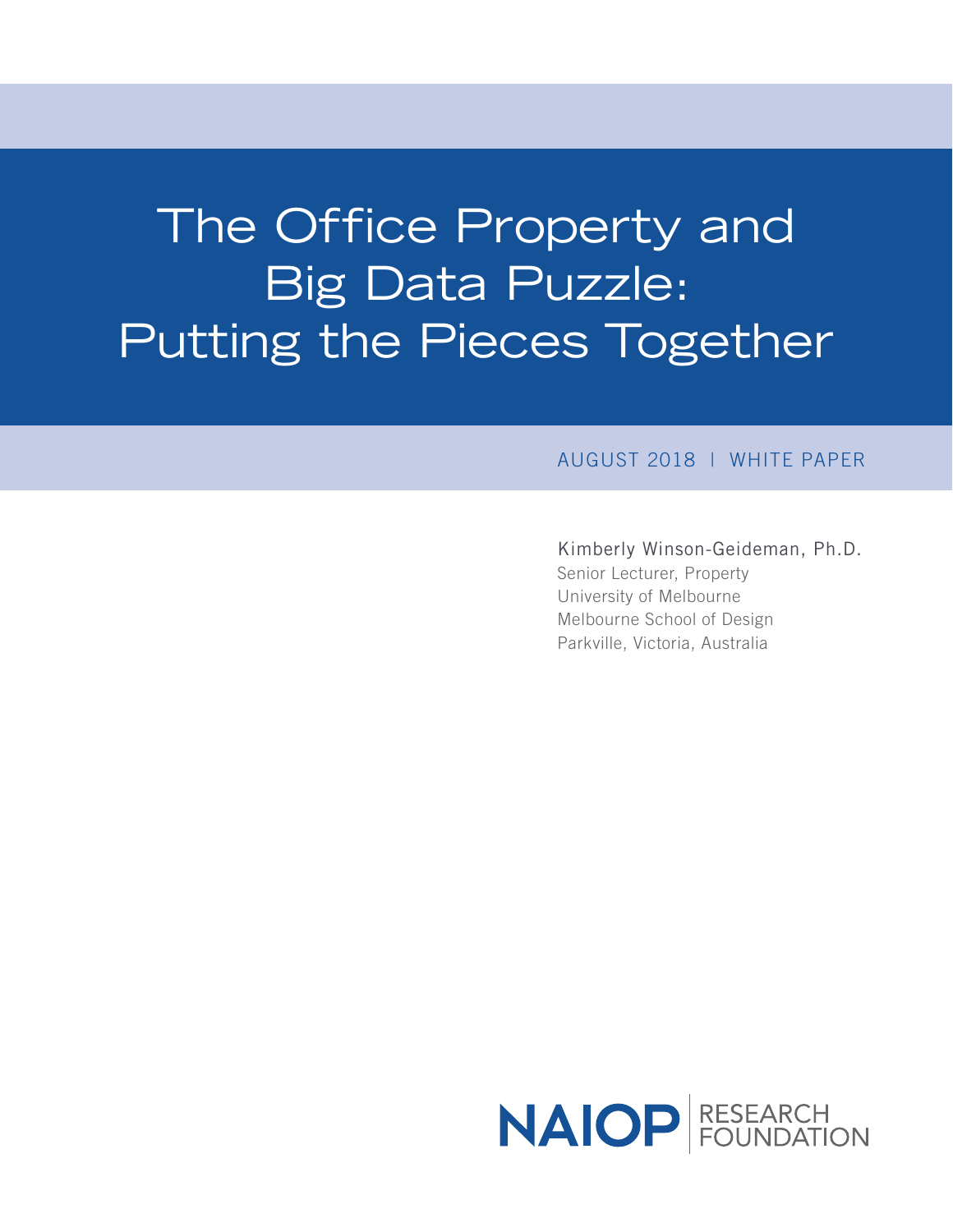#### © 2018 NAIOP Research Foundation

There are many ways to give to the Foundation and support projects and initiatives that advance the commercial real estate industry. If you would like to contribute to the Foundation, please contact Bennett Gray, vice president, National Forums and NAIOP Research Foundation, at 703-904-7100, ext. 168, or gray@naiop.org.

Requests for funding should be submitted to research@naiop.org. For additional information, please contact Margarita Foster, vice president, knowledge and research, NAIOP, 2355 Dulles Corner Blvd., Suite 750 Herndon, VA 20171, at 703-904-7100, ext. 117, or foster@naiop.org.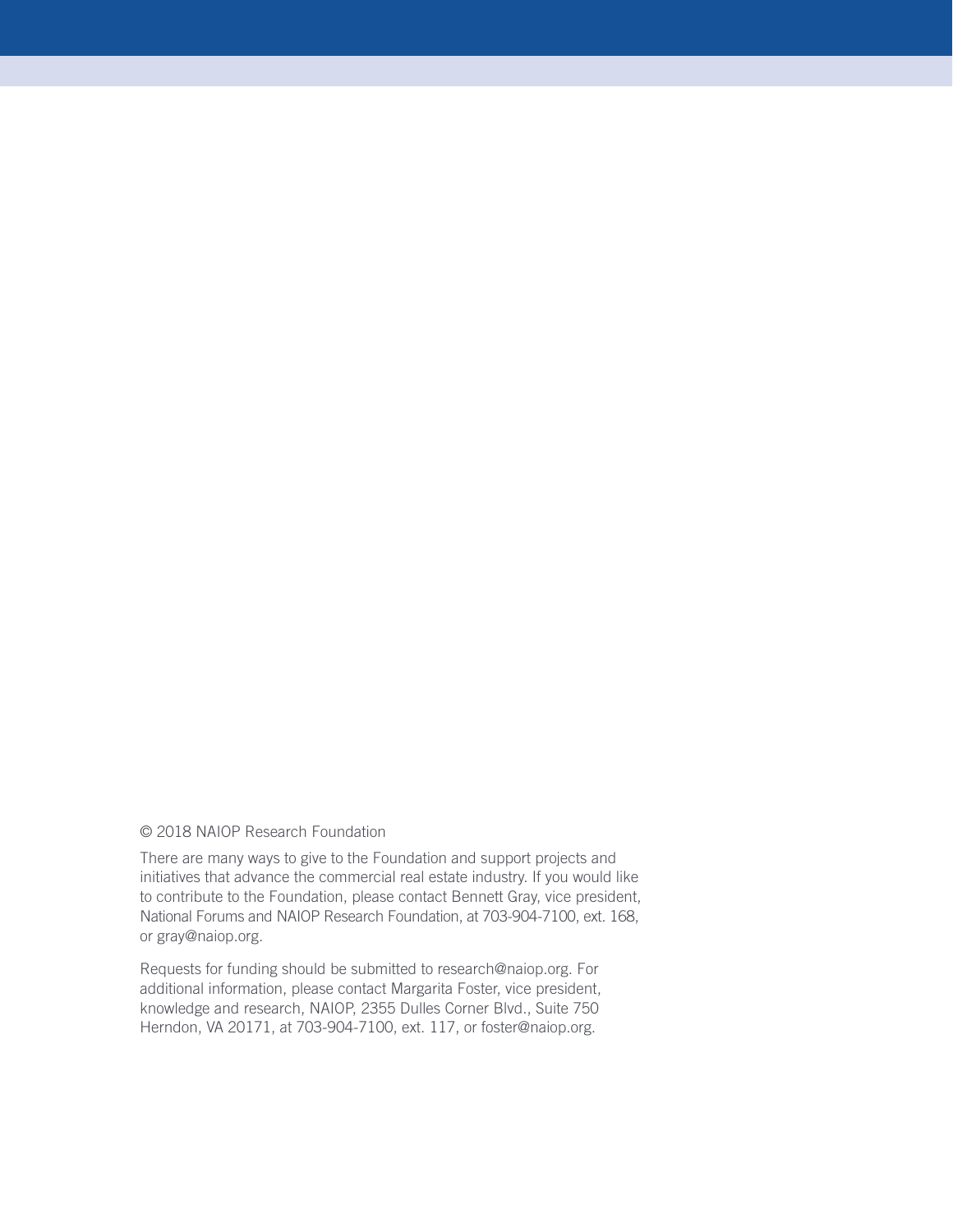# **Contents**

| Other Considerations Related to Big Data  16            |
|---------------------------------------------------------|
|                                                         |
| Location and Acquisition Decisions Are Subject to       |
| Data Collection and Aggregation Are Now an Industry  17 |
| Blockchain Will Change Recordkeeping  17                |
|                                                         |
|                                                         |
|                                                         |
|                                                         |
| NAIOP Research Foundation-Funded Research  27           |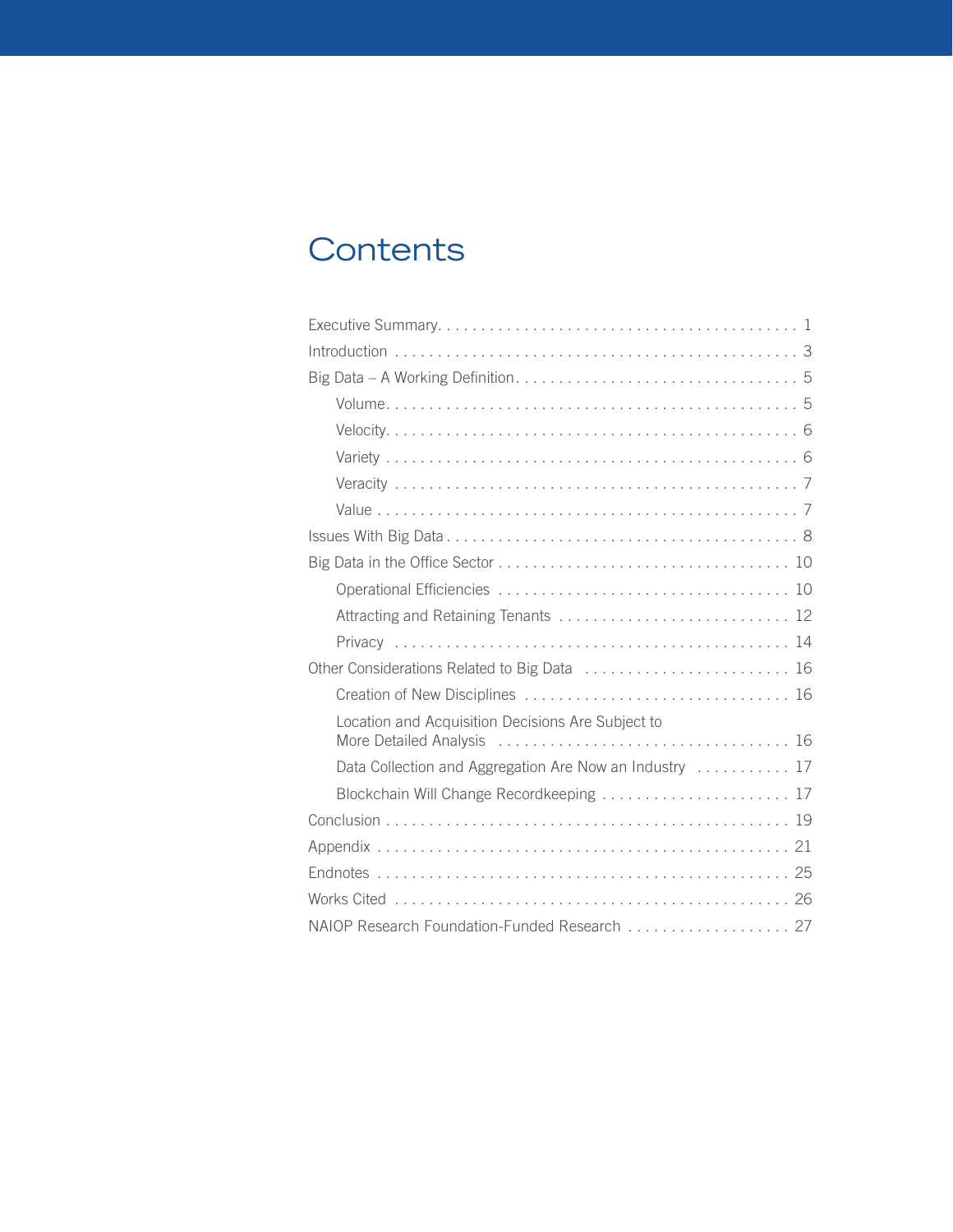### About NAIOP

NAIOP, the Commercial Real Estate Development Association, is the leading organization for developers, owners and related professionals in office, industrial, retail and mixed-use real estate. NAIOP comprises some 19,000 members in North America. NAIOP advances responsible commercial real estate development and advocates for effective public policy. For more information, visit naiop.org.

The NAIOP Research Foundation was established in 2000 as a 501(c)(3) organization to support the work of individuals and organizations engaged in real estate development, investment and operations. The Foundation's core purpose is to provide information about how real properties, especially office, industrial and mixed-use properties, impact and benefit communities throughout North America. The initial funding for the Research Foundation was underwritten by NAIOP and its Founding Governors with an endowment established to support future research. For more information, visit naiop.org/research.

### About the Researcher

Kimberly Winson-Geideman, Ph.D., is a senior lecturer in property at the University of Melbourne in Melbourne, Australia.

### Acknowledgments

Special thanks to the property managers who gave their feedback to the author as part of this research project and NAIOP staff members for their assistance throughout the editorial process.

### **Disclaimer**

This project is intended to provide information and insight to industry practitioners and does not constitute advice or recommendations. NAIOP disclaims any liability for action taken as a result of this project and its findings.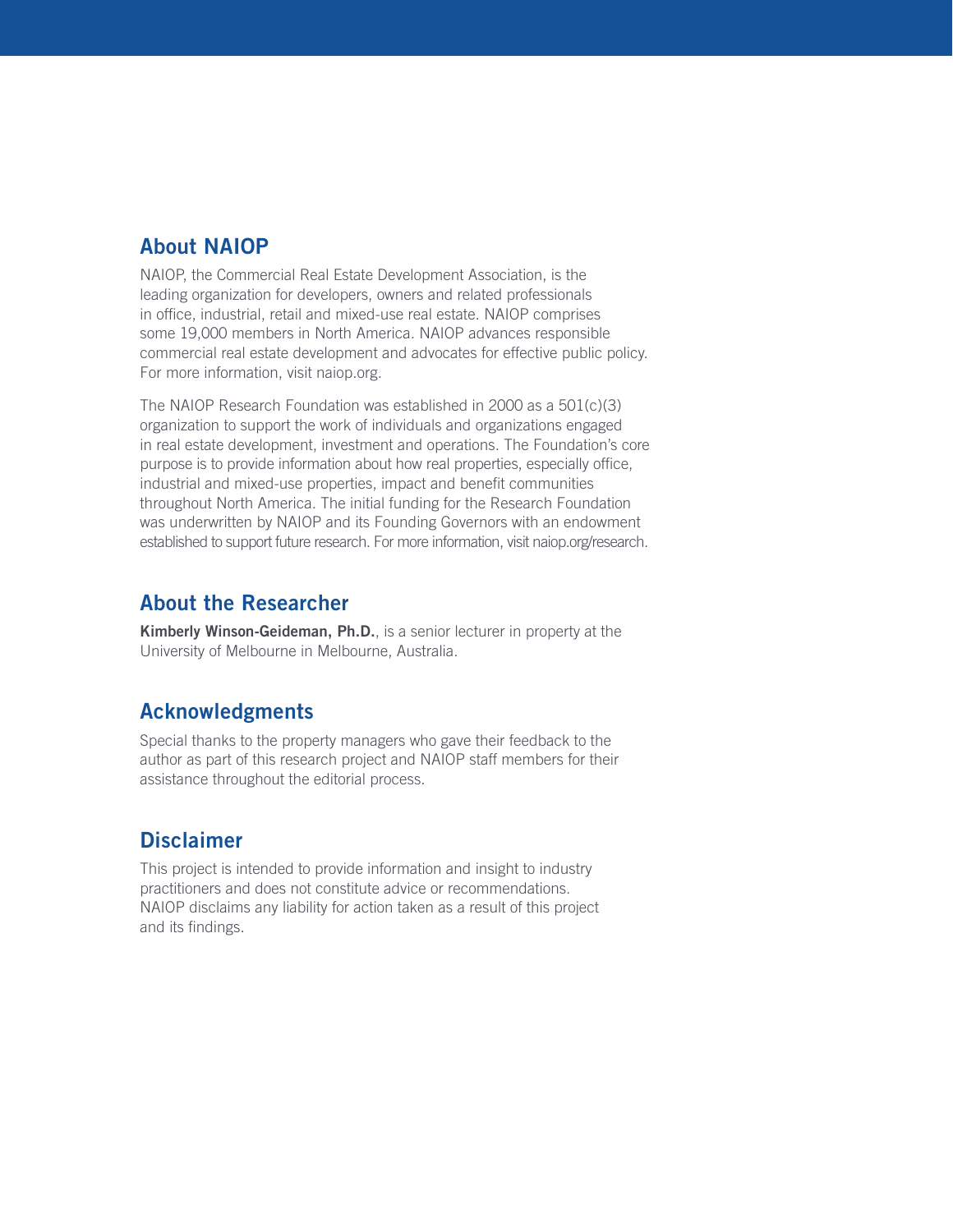### Executive Summary

Although the use of big data offers great potential, it also presents challenges. This white paper seeks to define big data and to identify some of the obstacles and opportunities associated with it in the context of managing office properties. It includes a general overview of the topic as well as examples of how property managers are collecting and analyzing data within their office properties.

Big data is defined as high-volume, high-variety and high-velocity information that is produced in either structured (e.g., predictable formats such as sensor data) or unstructured (e.g., pictures, text) formats. The sheer influx of big data can be overwhelming for many companies; they often choose to sit on the data they collect with no concrete plans to use it. Therefore, some firms, particularly those without the resources to sift through large amounts of data, risk missing valuable information that could improve their bottom line and position them favorably in an increasingly competitive market.

Although much of the big data now being collected by office landlords fails to trigger any privacy issues (e.g., building systems data), disclosure and permission are advised in some instances, such as cases where a landlord is monitoring tenant movements using Wi-Fi. Because of these complex issues surrounding personal data, landlords and tenants should approach data collection with a clear understanding of privacy laws and a great deal of transparency.

In regard to office properties, big data's usefulness can be categorized into two interrelated areas: 1) how big data improves a building's operational efficiencies; and 2) how landlords can use big data effectively to attract and retain tenants. To gain a deeper perspective on this topic, the author questioned seven office property management professionals – representing a real estate services company in Minneapolis and a development company in Dallas – to find out if and how they collect and analyze big data in their buildings. Specifically, were they using big data to improve operational efficiencies, attract tenants or both?

The author's conversations with property managers confirm literature and media accounts of how the large amounts of digital data generated within office buildings are used: primarily for analyzing building systems and improving operational efficiencies. The conversations indicate that there is interest in using Wi-Fi, beacons and sensors for: 1) tracking where people go and gather in buildings to improve the type and location of amenities in office buildings; 2) allowing tenants to more efficiently track and manage their own energy use; and 3) providing building navigation through smartphones. However, privacy issues and data management are obstacles that have hindered widespread collection of tenant data.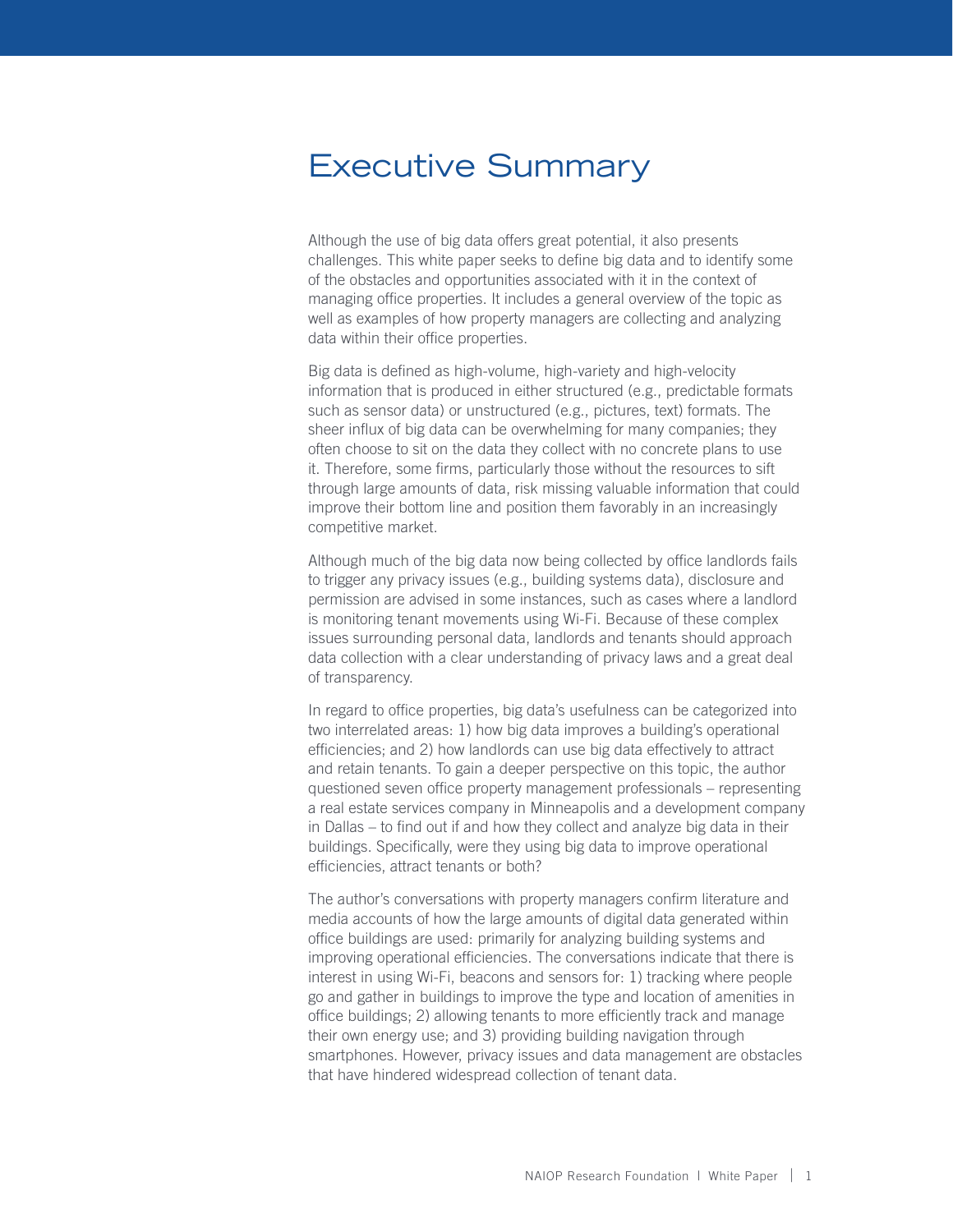Several critical takeaways presented in this report deserve the attention of the real estate industry in general and the office sector in particular:

- Big data sets are more than just big. They are dynamic and multidimensional and can be challenging to work with, but they promise to give greater insight into some of the fundamental questions of real estate more than anything has before.
- The concept of big data is not solely about the data; it is also about the tools created to deal with the data. The collection, storage, analysis and visualization all present unique challenges that require innovative and ongoing solutions.
- Small data is still important. Real estate markets are local: to make big data meaningful, sometimes the data need to be selected and sorted to such an extent that they are anything but big.
- Office property managers are comfortable using nonpersonal big data to monitor and improve the performance of building systems but, in part because of privacy concerns, they have not yet embraced tracking tenant movements to improve the tenant experience.
- Landlords and tenants must approach data collection with a clear understanding of privacy laws and a great deal of transparency. Personal information should not be collected or, at the very least, records should be anonymized. Data should be released only in the aggregate, if possible, and systems should be put in place to ensure the security of the data.
- Big data is spurring new technologies and disciplines that affect the real estate industry. For example, blockchain technology will have an increasingly larger role in data management and property transactions. The need for job positions such as data scientists, data stewards and data visualizers will continue to grow as companies take stock of their data sets.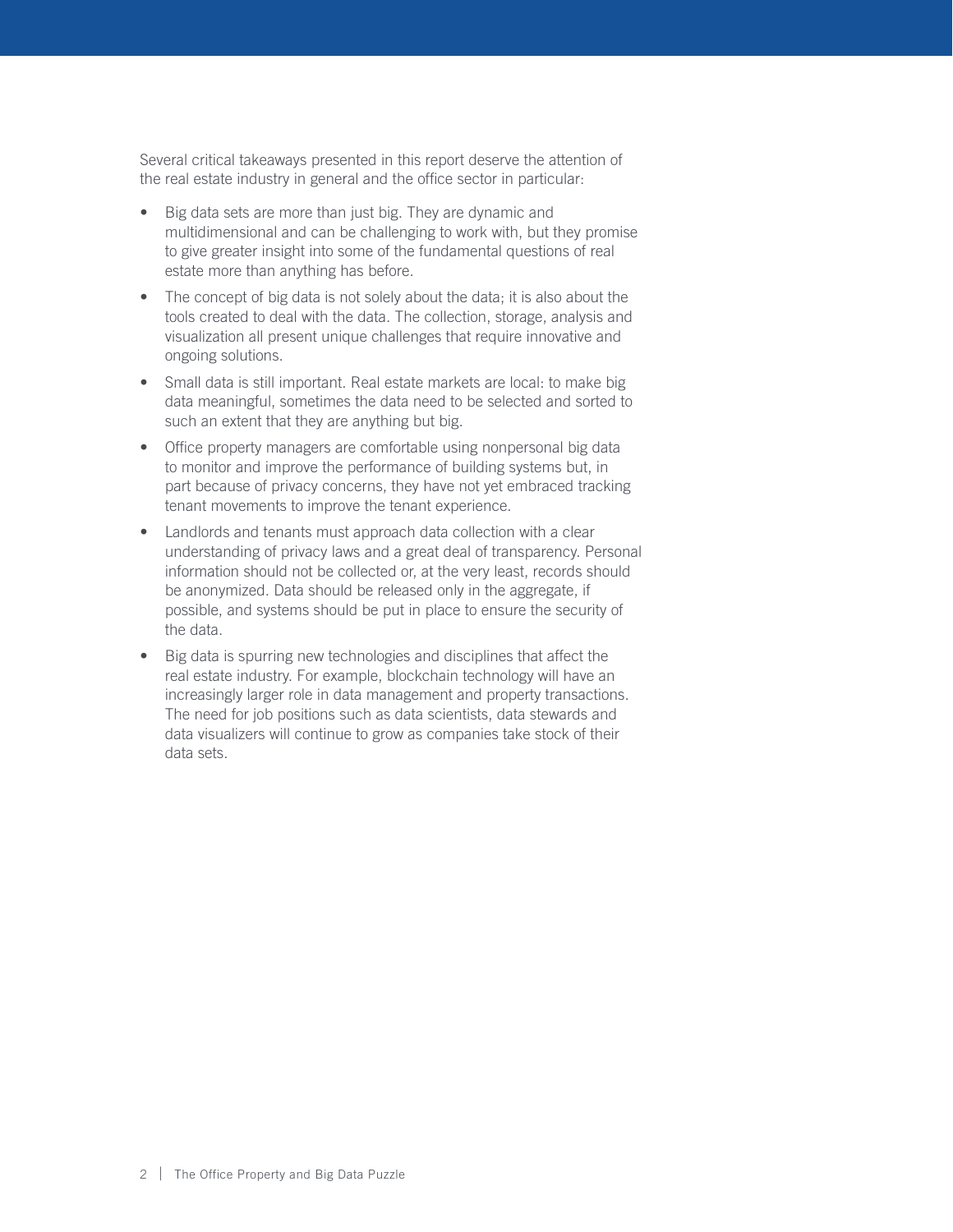### Introduction

Technology is changing real estate in remarkable ways as advances in computing power, coupled with the development of new data sources, have introduced a range of opportunities to the industry. Firms of all sizes are contending with the speed, depth and breadth of this change, and those with the resources to harness the new technologies are developing a distinct advantage over their competitors.

One of the more recent technological developments capturing industry attention is the concept of "big data." Media attention highlights this trend with Forbes defining big data as a "justifiable obsession" (Stuart, 2018) that will improve transparency and efficiency in real estate markets (Murphy, 2018). CIO asserts that "big data is disrupting the real estate industry" (Rands, 2017). The Financial Review states that there has been a "shift in mindset" as the "property sector is latching on to the power of big data" (Lenaghan, 2017). Furthermore, investors are using "science and big data to make more sustainable investments" (Scott, 2018).

Although the use of big data offers great potential, it also presents challenges. This white paper seeks to define big data and to identify some of the obstacles and opportunities associated with it within the context of office properties. For example, electronic data collection of tenants' movements through an office building may provide insights into how the building is used or could be improved, but it also triggers privacy concerns that may affect the tenant-landlord relationship.

To gain a broader perspective on this topic, the author questioned seven office property management professionals – representing a real estate services company in Minneapolis and a development company in Dallas – to find out if and how they collect and analyze big data in their buildings. Specifically, were they using big data to improve operational efficiencies, attract tenants or both? Their responses are included throughout this paper. See the appendix for the questions emailed to the property managers and selected responses.

It became clear from the author's conversations with the property managers that advanced data collection in office buildings is becoming a priority and is an area that will continue to grow in relevance, especially regarding improving buildings' operational efficiencies (e.g., energy use). A majority of the property managers stated that their industry is gradually using big data in new and inventive ways, either by building on current approaches or by using entirely new technologies. The property managers have been collecting building management data, but not widely using digital data analysis to attract and retain tenants. Collecting and synthesizing various forms of tenant data is an area of interest but is not yet commonplace.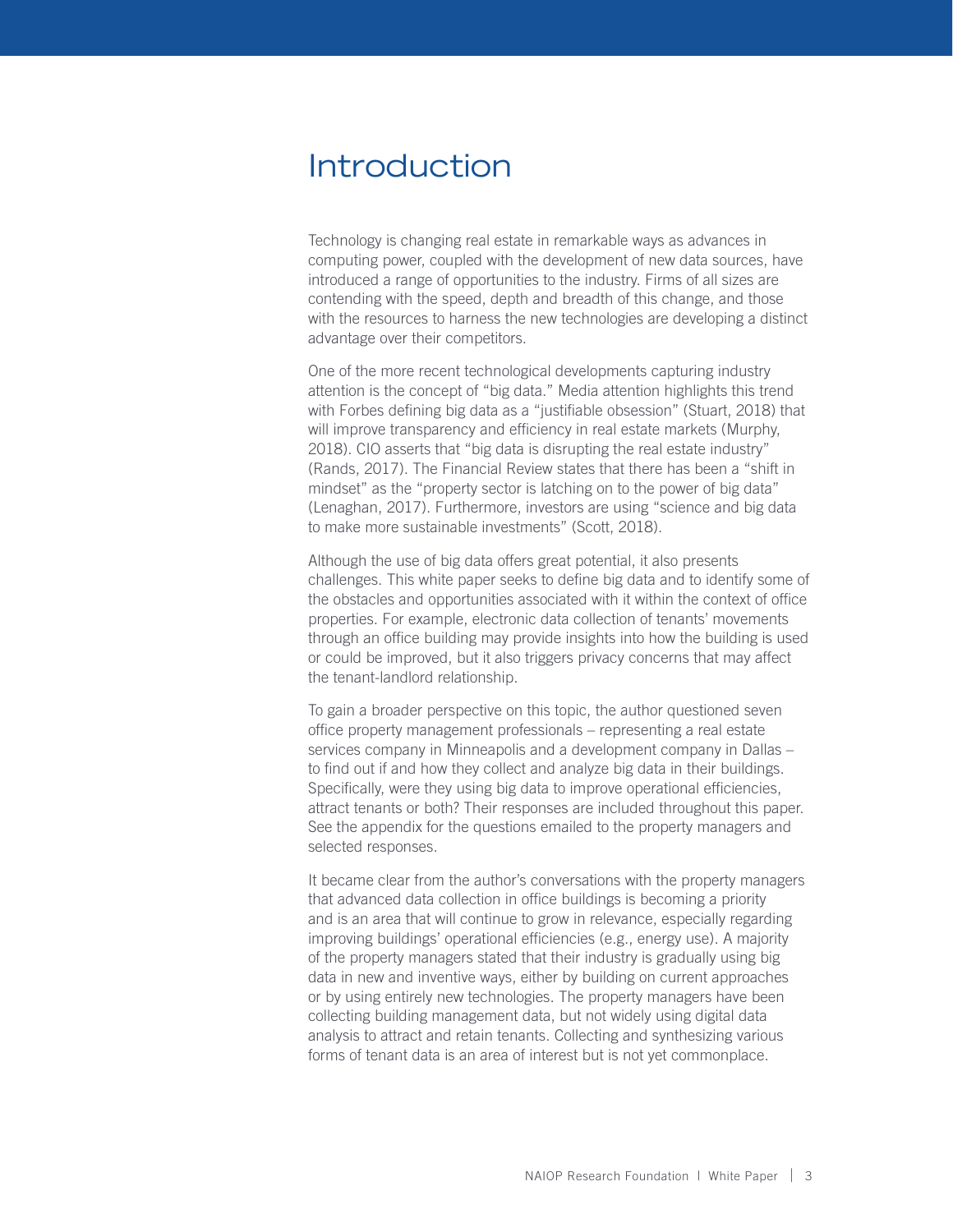This white paper is intended for real estate professionals who are beginning to consider how they can identify big data and assess the relative value of the information they collect, regardless of whether those data are big or small. It includes a general overview of the topic as well as examples of how real estate practitioners are applying data collecting technologies in their office properties.

Because understanding the core characteristics of big data is essential to harnessing its value, this paper begins by defining big data and explores some common misconceptions. It then provides a framework for understanding the potential of big data in the context of the office market, including examples of how the integration of big data into conventional models affects profitability and strategic planning, specifically focusing on operational efficiencies and tenant retention. A portion of the paper is devoted to the limitations of big data, including the challenges associated with data use. It concludes with other ways big data affects the commercial real estate industry, such as the advent of new industries and types of jobs focusing on data collection, aggregation, management and analysis.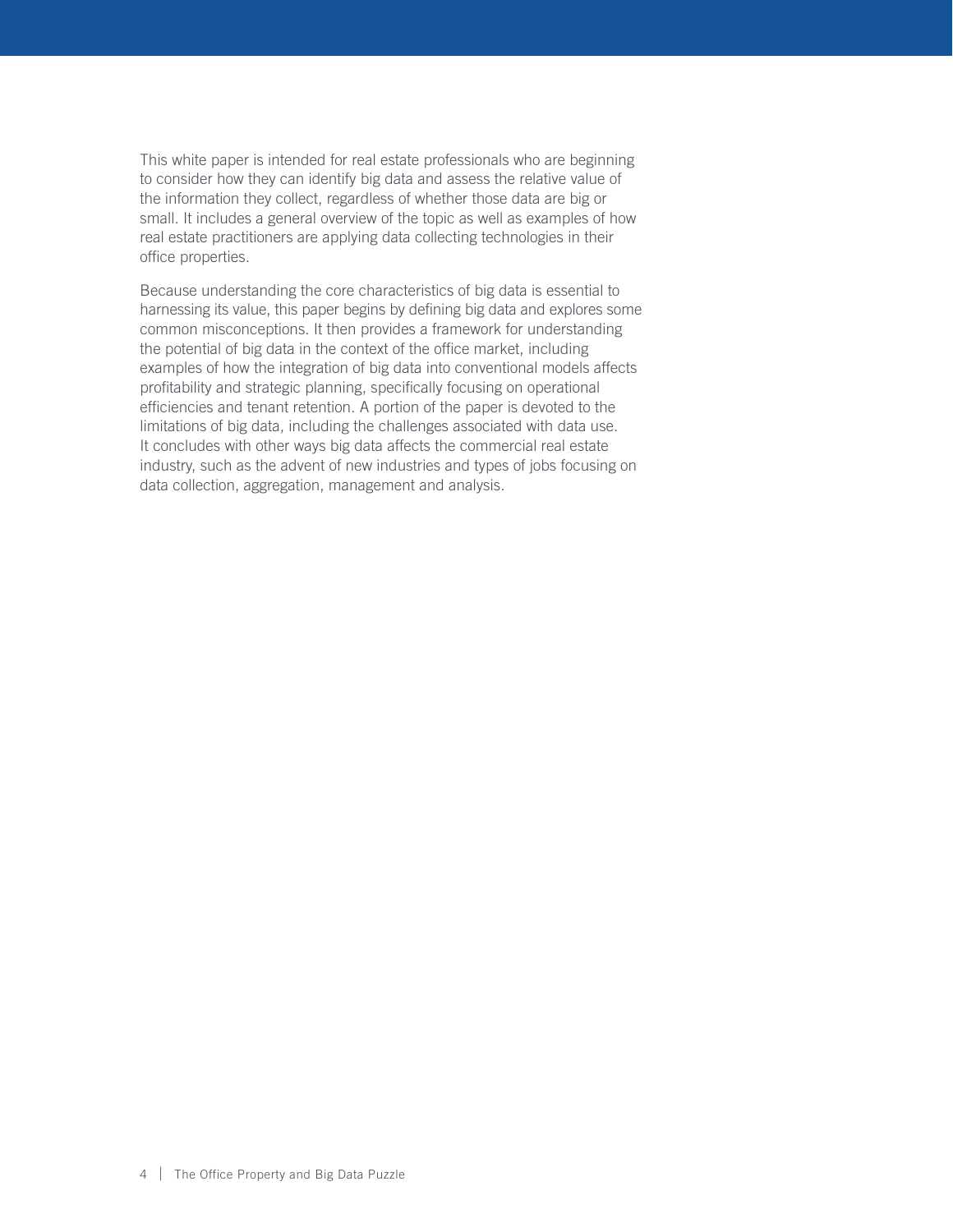# Big Data – A Working Definition

Doug Laney, a data analyst at Meta Group (now Gartner), developed the framework for understanding big data. After several years in the information technology (IT) industry, Laney observed that the amount, speed and breadth of data generated in the post-Y2K world challenged even the most well-prepared firms. Much of this growth came from e-commerce as the internet expanded, as websites developed into commercial enterprises and the dial-up modem became obsolete.

Laney lent his observations to a now-famous 2001 memo, in which he described the characteristics of this new type of data as the "3-dimensional data challenge of increasing data volume, velocity and variety," a concept now widely known as the 3-V's of big data. These are extremely large data sets (volume) that stream constantly (velocity) in many forms (variety). A fourth V (veracity) was added soon after refining the dependability of data, which are often subject to numerous abnormalities (Laney, 2001).

In later work Laney elaborated on the definition, recognizing that the observable characteristics of data were only part of the big data equation. His additional analysis explores the links between the proliferation of data and the tools and analytics used to evaluate them – the "cost-effective, innovative forms of information processing" – resulting in a fifth V, the value added through "enhanced insight and decision-making" (Sicular, 2013). Each V is more fully described below.

*"'Big data' is high-volume, -velocity and -variety information assets that demand cost-effective, innovative forms of information processing for enhanced insight and decision making." (Sicular, 2013).*

### Volume

With the equivalent of 250,000 Libraries of Congress generated each day (2.5 exabytes), big data's most easily identifiable characteristic is volume. By 2020 the world will have an estimated 44 zettabytes $<sup>1</sup>$  of total data, nearly</sup> 10 times what existed in 2013 (Khoso, 2016). Google is thought to be the largest single data producer, processing as many as 3.5 billion requests each day with total data stores approximating 10 exabytes about five years ago. Facebook is a close second because every post, photo and "like" contributes to the accumulation of data. Retailers like Amazon.com and eBay, as well as brick-and-mortar stores with an online presence such as Target Corporation and Walmart, also collect copious amounts of data.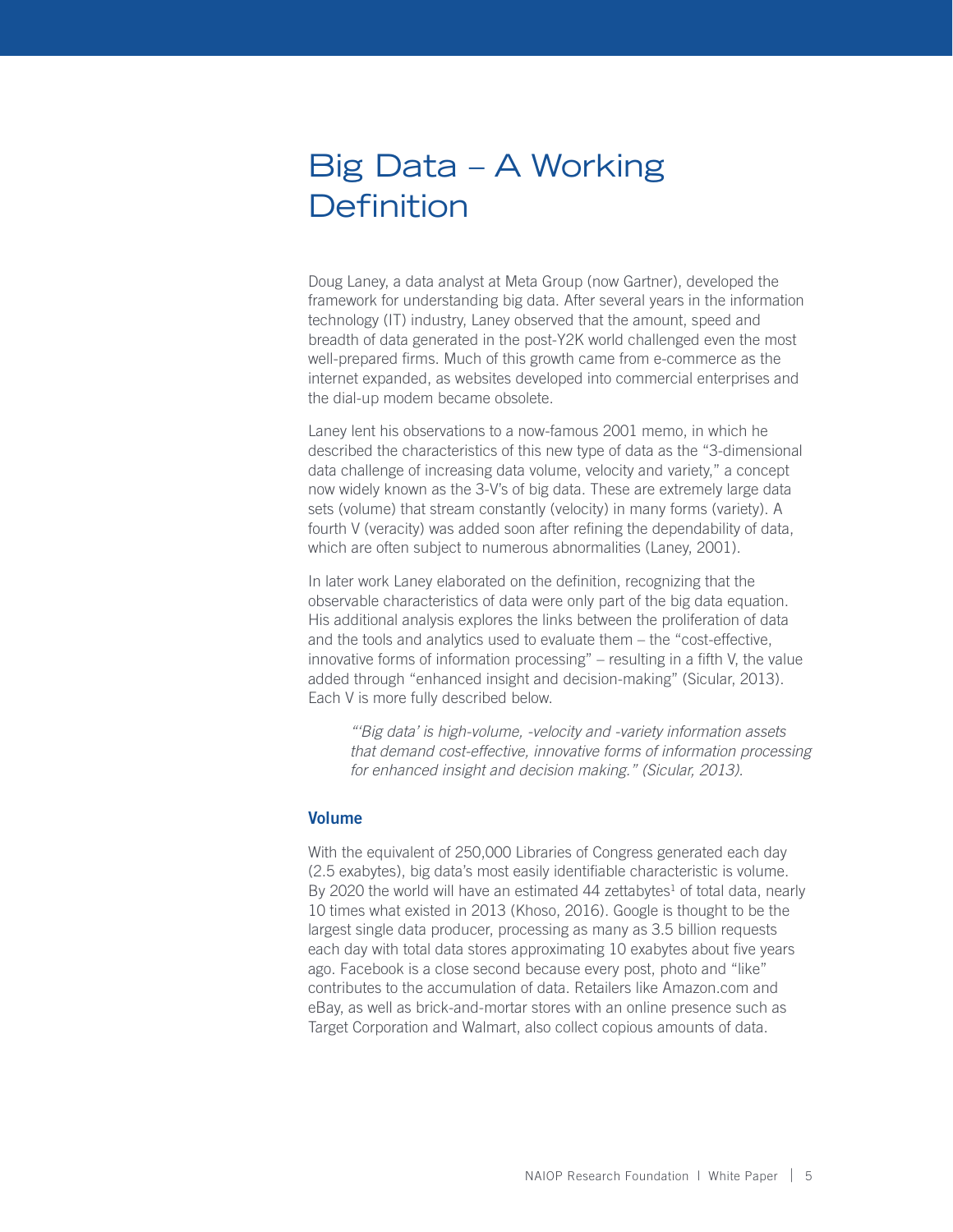#### **Velocity**

In many respects, Laney's insight was most valuable because it recognized that size (volume) was the least of the problems experienced by his clients. The speed and consistency of data generation are equally, if not more, important. Velocity focuses on the constant flow of data, such as the millions of transactions that take place on the stock exchanges each day. In the case of real estate, data include property transactions and sales, searches and "hits" on websites such as LoopNet and the dynamic information collected from building systems. In most instances, these data are generated around the clock and come from multiple sources in multiple formats.

#### Variety

Big data is produced in one of two varieties, either structured or unstructured. Structured data are generally easier to collect and analyze. They are defined, easily searchable with common algorithms and follow a predictable format. Bank statements, building sensor data, clickstream data (clicking on a website) and point-of-sale data are all examples of structured data. Structured data can typically be entered into columns and rows in a conventional spreadsheet application.

Unstructured data follow no predictable format. Photos, videos and GIFs are all examples of unstructured data. Language in the form of textual data is also considered unstructured. Intuitively we know that these data are important because we use them. Aerial photos, maps and descriptions are used to position properties for sale or rent on websites such as LoopNet and officespace.com. Satellites, surveillance cameras and traffic and weather sensors all generate unstructured data that are important, directly and indirectly, to the office property market.

What is less intuitive are the methods used to analyze the contribution of this type of data to improve business intelligence. Unstructured data analytics is a nascent industry and, unlike structured data analytics, is not a mature technology. It is not surprising that commercial real estate professionals (as well as academics) – working in an industry that has historically focused on interpreting numeric financial data – have been slow to explore the value of unstructured data systematically.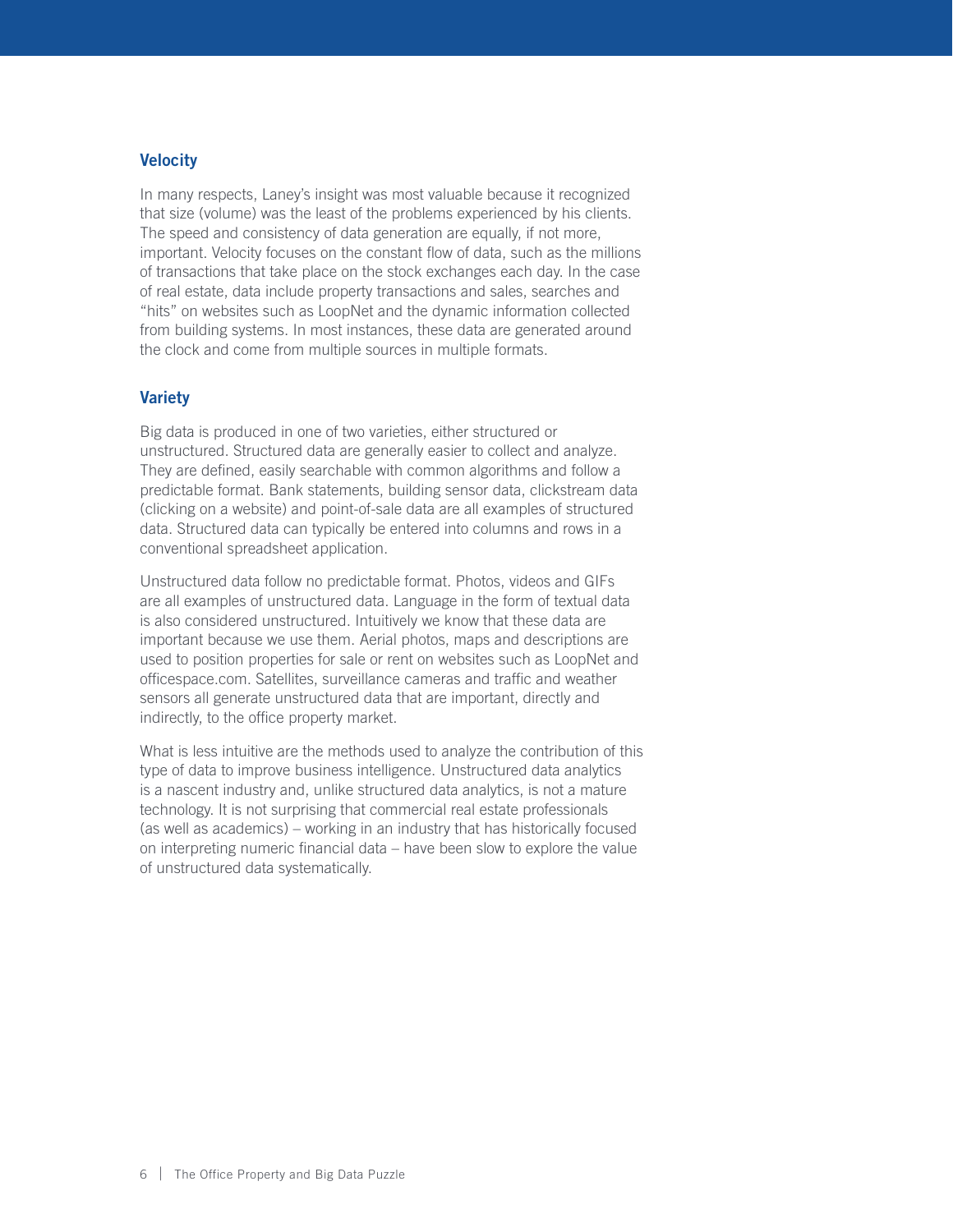#### **Veracity**

The veracity of data refers to the dependability, accuracy or quality of the data. Big data is subject to numerous abnormalities regardless of whether the data are human or machine generated. Common problems involve an error of structure in which a value is of an incorrect data type, the inclusion of irrelevant data, an error of join matching when two data sets are joined incorrectly and the identifiers are matched improperly, duplications and missing data (Winson-Geideman et al., 2018).

In the real estate industry, the dependability of data is of primary importance whether the data are conventional, novel, big or small. Improper coding, inconsistencies in data collection and selection bias all affect accuracy. In short, the volume, velocity and variety of big data magnify the likelihood of veracity issues.

#### Value

Value is, of course, the ultimate goal, but the question is not whether the data have value but rather how to get to that value. Identifying those components that enhance decision-making with value-producing effects can be challenging. Furthermore, acting on that information can be risky, resulting in unforeseen or unintended consequences.

Using the five V's framework, analysts can assess fairly readily if they are dealing with big data. If the data are large, constantly streaming, in different formats and subject to abnormalities, then the data are likely considered "big." However, what if they are not? What if your data are streaming in large volumes regularly but only in a structured format? Are they truly "big"? The answer to these questions is that it really does not matter. What does matter is that the data being used to advance decision-making are appropriate to the application and the needs of the firm. Real estate is a local industry, and small data sometimes tells us more about a market or a building than big data. Furthermore, as the volume of data decreases, relevance typically increases. In many cases, big data needs to be parsed, selected, sorted and reduced to a workable form before it is useful.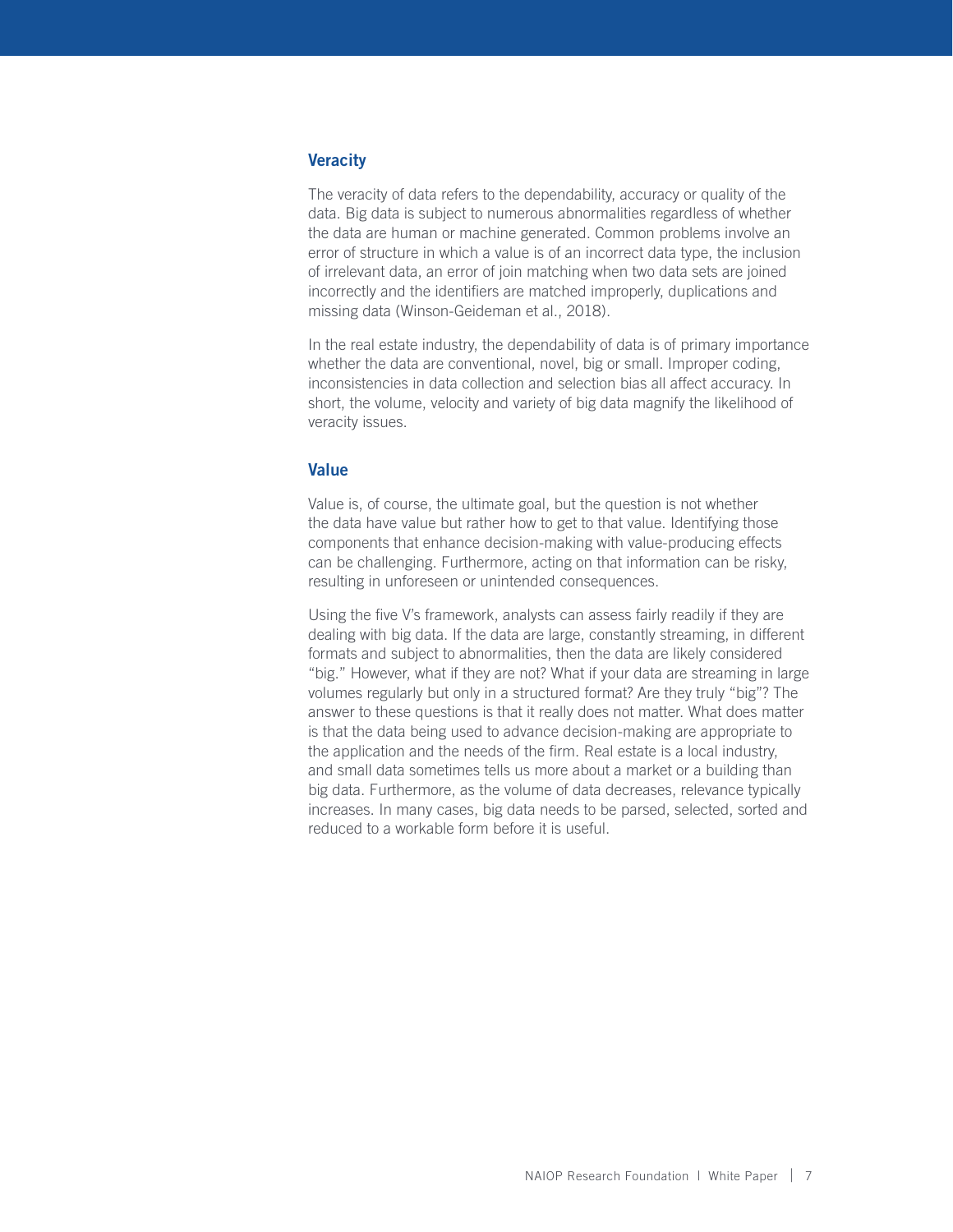### Issues With Big Data

The concept of big data is as much about technological adaptation as it is about the data; big data would lack relevance without corresponding advancements in the collection, storage, analysis and visualization (presentation) of the data. Data are collected each time a customer uses a loyalty card, uses a travel card on public transportation or logs on to a shopping mall or office building's Wi-Fi system. Every Google search, text message or satellite ping represents data collected by the agency or company that hosts the computing platform. This ability to collect information on the seemingly minute details of everyday life is being used to inform decision-making in business, government and society.

Although all of these data say something, depending on the needs of the firm and the issue being explored, not all of the data are valuable. Firms without data specialization experience the dual problems of, first, identifying and extracting the components pertinent to the firm's current objectives and, second, identifying the components that will be pertinent in the future. Rather than engaging an expert, they often choose to sit on the data they collect with no concrete plans to use it. Therefore, some firms, particularly those without the resources to sift through large amounts of data, risk missing valuable information that could improve their bottom line and position them favorably in an increasingly competitive market.

Developing a strategy to deal with the influx of data can be overwhelming. Each of the V's brings with it a host of interrelated problems that necessitate a proactive strategy to make the data useful. Storage and collection are primarily a chicken-and-egg issue, with the vast amount of data being collected matched only by the rapid development of storage options. Most companies collect as much data as they can store, although cloud-based storage options have alleviated some of these issues. As collection needs change, storage can be adapted fairly quickly (but at a cost) to meet new requirements.

Analyzing data is another issue altogether and is often exacerbated by staffing problems. Until recently, a clearly defined separation existed between IT- and computer-support personnel and real estate activities. Now firms look to hire professionals who possess the technical know-how as well as the industry expertise to work with, analyze, evaluate, interpret and extract the value inherent in big data. For smaller firms that lack the resources to hire a specialist in this area, many cloud-based services offer computational operations so that large data sets can be stored off-site and analyzed in the same location.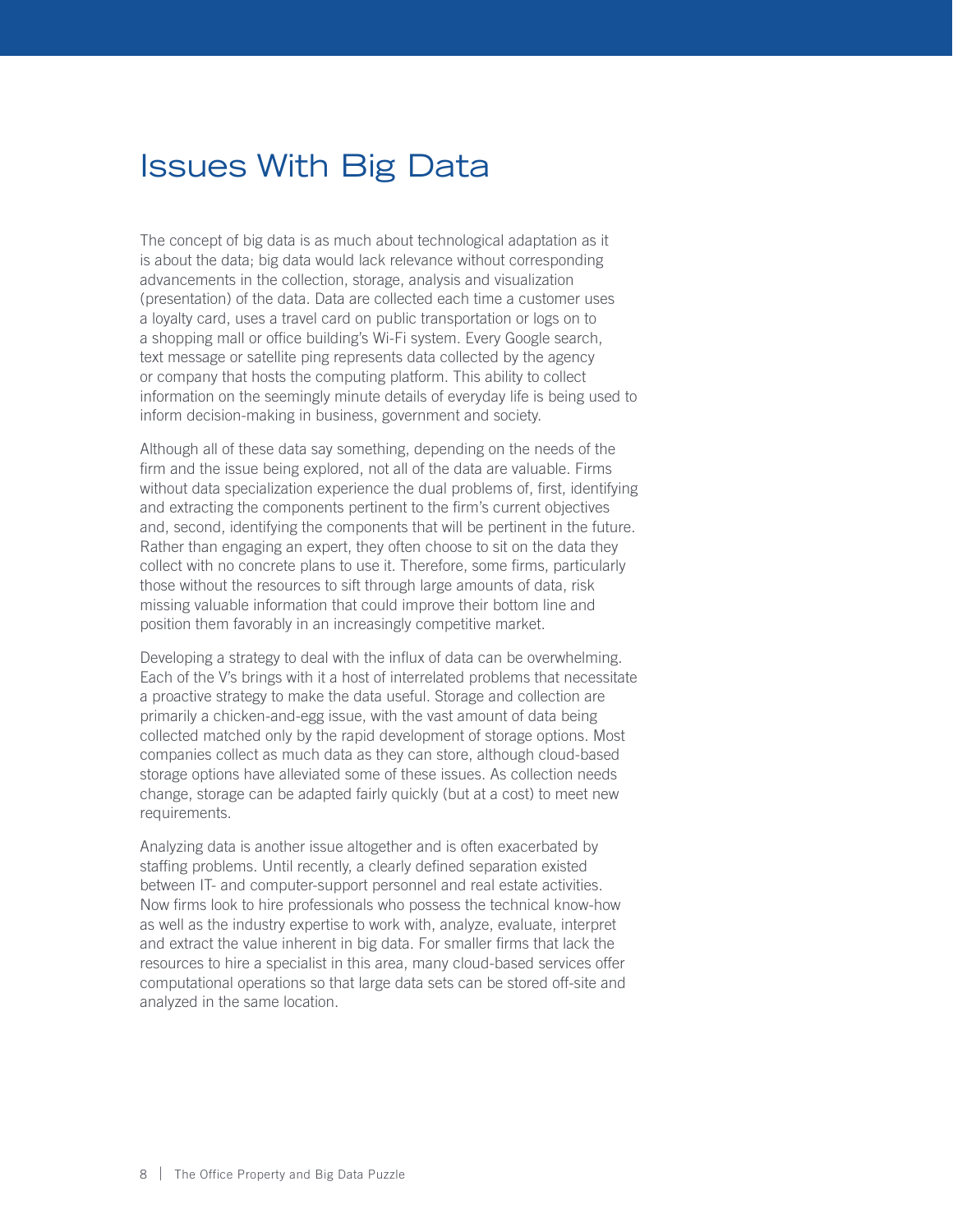Reproducibility is a critical factor in generating usable information from data analytics. Processes and methods need to be meticulously documented (the data "provenance") to ensure that outcomes meet the objectives of the firm. Big data is often complex data, and a detailed data provenance helps analysts quickly identify issues to safeguard the seamless integration of building, operation and support systems.

Additional problems with big data relate to visualization and involve what data are selected, how they are visualized and in what context. The visualization of big data is subject to the same bias that affects any statistical representation of data. Data can be presented in many ways, manipulated to make a point or misinterpreted. Overreliance on visual representation can result in simplistic and even incorrect conclusions that are not supported by a detailed understanding of the data.

Furthermore, privacy and data protection cannot be overlooked. The recently enacted General Data Protection Regulation (GDPR) law dictates how firms must handle personally identifying data of European Union (EU) citizens. Companies anywhere in the world that have data on EU citizens must ensure the highest levels of privacy protection or face hefty fines. Under GDPR, companies must provide clearly written notice when collecting the personal data of EU customers. Customers must explicitly consent to have their data collected, and companies must state the exact purpose for which the data will be used.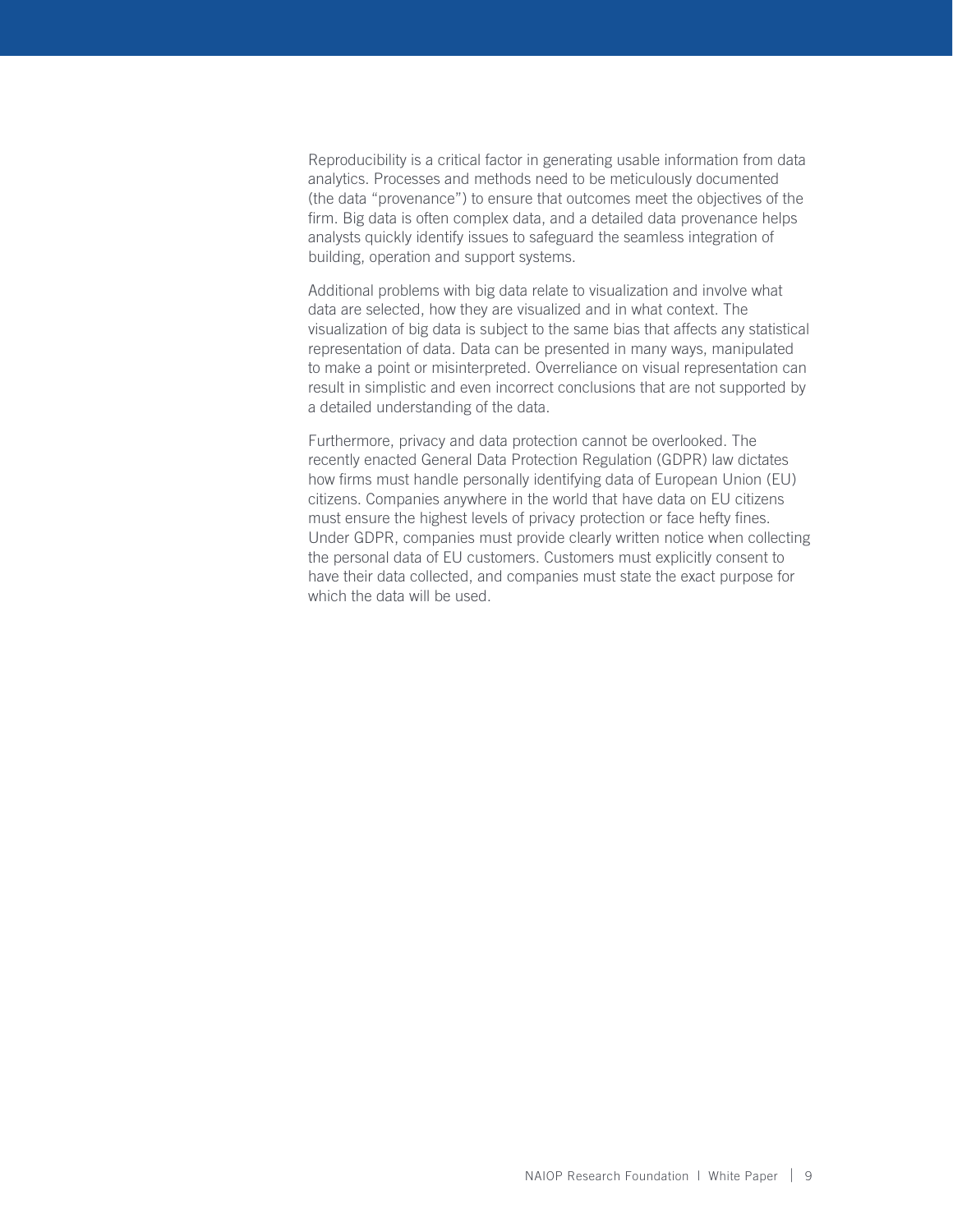## Big Data in the Office Sector

Despite these issues, big data has the potential to be a major catalyst for evidence-based decision-making in the office sector. Big data's usefulness can be categorized into two interrelated areas: 1) how big data improves operational efficiencies; and 2) how to use big data effectively to attract and retain tenants.

#### Operational Efficiencies

In many respects, the big data generated from the "internet of things" (IoT) provides the greatest potential (and disruption) to the office property sector. The IoT represents the merging of multiple technologies, all of which produce continuous streams of data that interact with each other over the internet. Wireless communications, GPS, smart buildings and machine learning are all part of the IoT. For example, sensors located throughout an office can assist in booking conference rooms, indicate which employees are using specific workspaces and for how long, and monitor energy consumption.

The growth in this area is extreme by any measure. By 2020, it is estimated that 30 billion IoT devices will exist worldwide. International Data Corporation<sup>2</sup> estimates that worldwide spending on IoT in 2016 was approximately \$737 billion, a number expected to reach \$1.29 trillion by 2020. Cross-industry IoT investments that are not industry specific (e.g., connected vehicles and smart buildings) will be among the top expenditures through 2020, and the industries with the fastest anticipated growth in IoT spending include insurance, consumer, health care and retail (IDC, 2017). Furthermore, the "use of IoT technologies to manage office spaces could have an economic impact of \$70 billion to \$150 billion per year in 2025" (McKinsey Global Institute, 2015).

All of this new information has produced a generation of smart buildings and smart systems that achieve functional efficiencies far greater than imagined possible a few years ago. New buildings like The Edge in Amsterdam use the data collected from computer technology embedded in lighting and ventilation to optimize total building performance and enhance the indoor working environment (Diehl, 2017). Existing buildings retrofitted with new technology realize similar benefits. The New York Times' offices, for example, implemented a system of sensors embedded in lighting and motorized window shades that operate under a single software structure used to monitor temperature and lighting needs. As a result, its 52-story, 1.5 millionsquare-foot headquarters in Manhattan achieved a 70 percent savings by reducing energy consumption from 1.28 watts of lighting power per square foot to 0.4 watts per square foot. AT&T achieved \$8 million in energy consumption savings by installing similar systems in 240 buildings with an average size of 84,000 square feet (Barendrecht, 2017). Figure 1 illustrates the process of integrating multiple systems into a single software structure to optimize heating and cooling.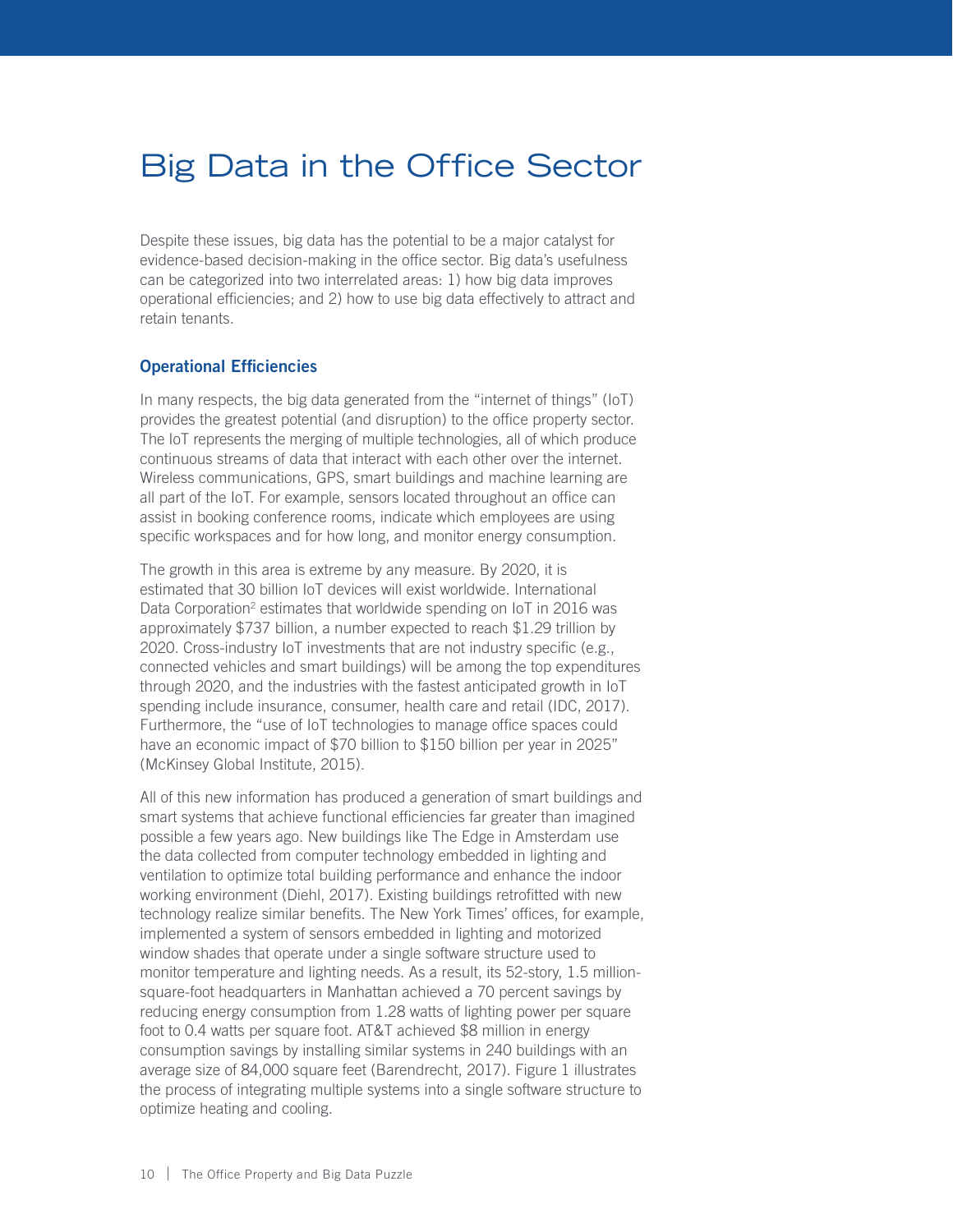

**Figure 1:** Flow of data to and from integrated systems

*Source: Kimberly Winson-Geideman.* 

Furthermore, automated HVAC systems have the potential to reduce water consumption dramatically. Facility Executive cited a case in which a 220,000-square-foot office building saved 364,921 gallons of water per year by eliminating manual heating and cooling of individual offices, which is estimated to contribute 28-48 percent of a building's water consumption. A second study estimated a savings of 778,518 gallons of water per year for a 500,000-square-foot data center with 3,000 tons of cooling power (Dempster, 2017).

The data collected from these systems are analyzed in real time; because the data most often flow in a structured format (e.g., temperature, kilowatts), the analysis is relatively straightforward. This makes the predictability of building system data very reliable. Further, this technology has extended the smart building infrastructure to such a degree that buildings can now be part of a larger network that constitutes a smart campus or even a smart city.

Network-based security systems also offer some efficiencies to tenants. A building enabled with virtual credentialing technology via smartphones means employees no longer require keys or keycards to gain entrance, and visitors can be prescreened and granted admission with the use of an email barcode. The data shared between the smartphone, server and access reader are encrypted to improve security and access to each entry controlled remotely. If an employee resigns, his or her building access can be immediately terminated without having to collect keys and change locks.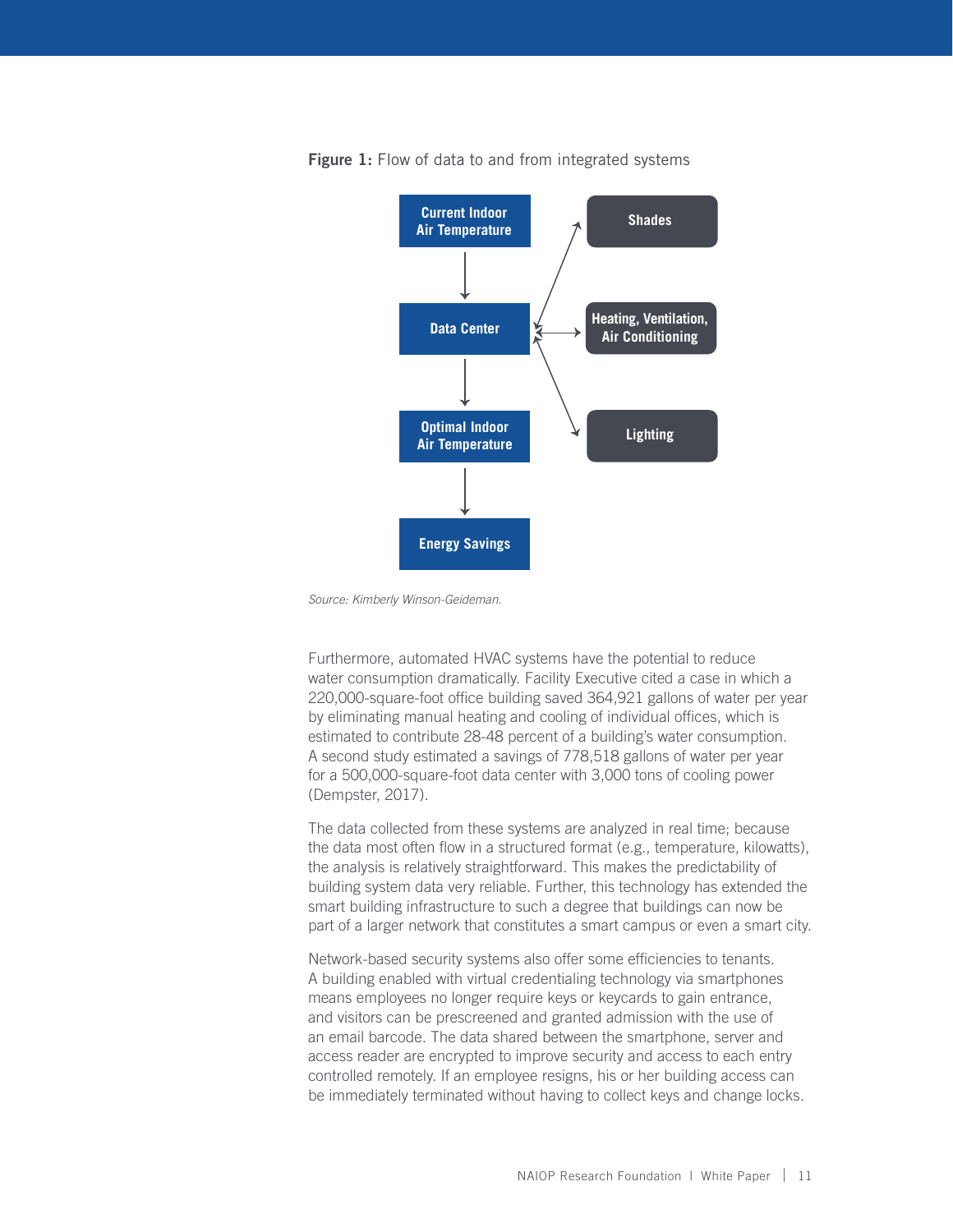Keycards and keys never need to be replaced, further reducing security costs (Dennis, 2018).

Although smart systems and network-based security are some of the most useful innovations in the office sector, they are only as good as a building's internet connectivity. Connectivity is, and will continue to be, one of the primary criteria of tech-savvy tenants, making it critical that owners and operators understand the demand for reliable and robust connections (Barendrecht, 2016). WiredScore,<sup>3</sup> a real estate tech startup in New York, addresses some of these issues. The company offers a commercial real estate rating system that certifies buildings' digital infrastructure, with the highest rating going to those with the greatest number of internet service providers, redundancy and resiliency of telecom infrastructure, ease of installation and capacity to readily support new telecom services.

Greater degrees of interconnectedness come at a cost, however, because buildings become more vulnerable to cyberattacks that disrupt or disable entire systems (O'Keefe, 2017). Hacking has evolved from the theft of personal data into cases where internal systems are held hostage for a ransom. Mecklenburg County in North Carolina recently fell victim to this type of scheme when a hacker did not steal, but rather froze access to, the county servers. The hacker shut down all email, printing and web applications; installed bitcoin mining software; and demanded a ransom of two bitcoins (approximately \$23,000). Nearly all county services came to a complete halt, including the tax assessor's office (Stack, 2017).

Businesses and governments that fall prey to this type of activity often pay the ransom because it is cheaper and quicker than bringing in experts to resolve the problem internally. This choice of action makes risk management, particularly in regard to technology, a primary issue. The greater the reliance on the IoT to streamline operations and improve efficiencies, the greater the cybersecurity needs.

### Attracting and Retaining Tenants

Attracting and retaining tenants is imperative to an investor's bottom line and, in the era of big data, involves a focus on *effectiveness* along with the efficiencies generated through the use of integrated HVAC and networkbased security systems. Creating and maintaining spaces that enhance the tenant experience, improving productivity and developing a cohesive working environment are examples of the potential benefits big data can bring. Much of this potential is being sourced from our seemingly constant companion, the smartphone.

The proliferation of smartphones means that we now have more detailed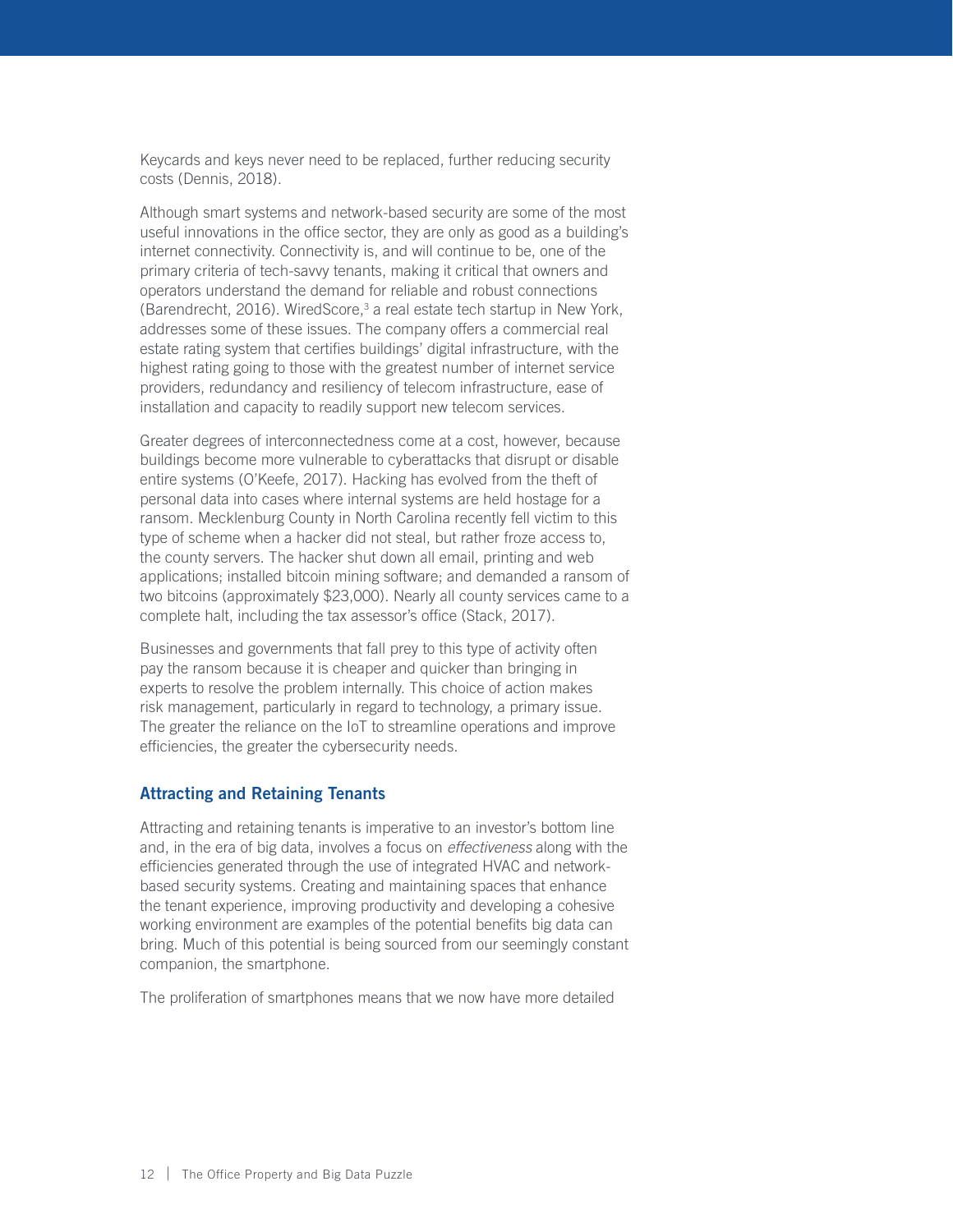information on tenants, potential customers and clients than ever before. Big data tells us where people congregate, when they move through buildings, where they came from and in some cases why they were there. Retail is leading this charge as public Wi-Fi and other systems in shopping centers track shopper movements, capturing location information to target advertising and inform tenant placement.

It is important to understand the difference between tracking the number of people moving through a building and tracking their identities. The level of detail retailers collect depends on the degree of access granted by an individual. In many cases, systems preserve nearly complete anonymity because they track only the number of people. Limited (but not strictly anonymous) tracking occurs in shopping centers when individuals access public Wi-Fi by providing an email address or agreeing to terms and conditions that permit tracking and the collection of other information. In other cases, individuals grant permission for more detailed tracking by sharing personal information, by granting access to social media accounts or through the use of apps. Social Wi-Fi, which allows users to log on to the internet using their social media accounts, gives the retailer or landlord access to a virtual treasure trove of information including demographics, "likes" such as movie and book preferences and contact information such as email addresses and mobile phone numbers. When shoppers "opt in," the system can match this information with shoppers' location data and funnel personalized advertisements directly to them.

Beacon technology supported by smartphone apps is another way retailers track customers' movements, specifically their microlocation activities. When a shopper is in range, beacons trigger location-specific messages that can be granulized to the aisle the shopper is standing in. Retailers use these data to maximize sales by delivering personalized promotions that create individualized shopping experiences for customers. This approach encourages customers to stay longer and spend more money (Fung, 2017). Users can regulate what personal data are collected, either remaining anonymous or distinguishable, for example, by linking their membership in a loyalty program to the app. The location-based technology underlying Wi-Fi and beacons is more precise and dependable than the traditional GPS, which can be subject to interference and accuracy problems. A phone's GPS does not have to be on for either Wi-Fi or beacons to work, although it can improve accuracy in some instances.

The office sector can realize benefits similar to those seen in retail. From the moment a tenant uses an access card to enter a building, the system can track his or her movements to help understand how tenants use the building. Radio-frequency Identification (RFID) uses electromagnetic fields and Bluetooth technology to monitor the location of labeled items and personnel. Wi-Fi can track past and real-time presence as well as dwell time, and sensors embedded in carpet can record foot traffic (Mobley, 2014).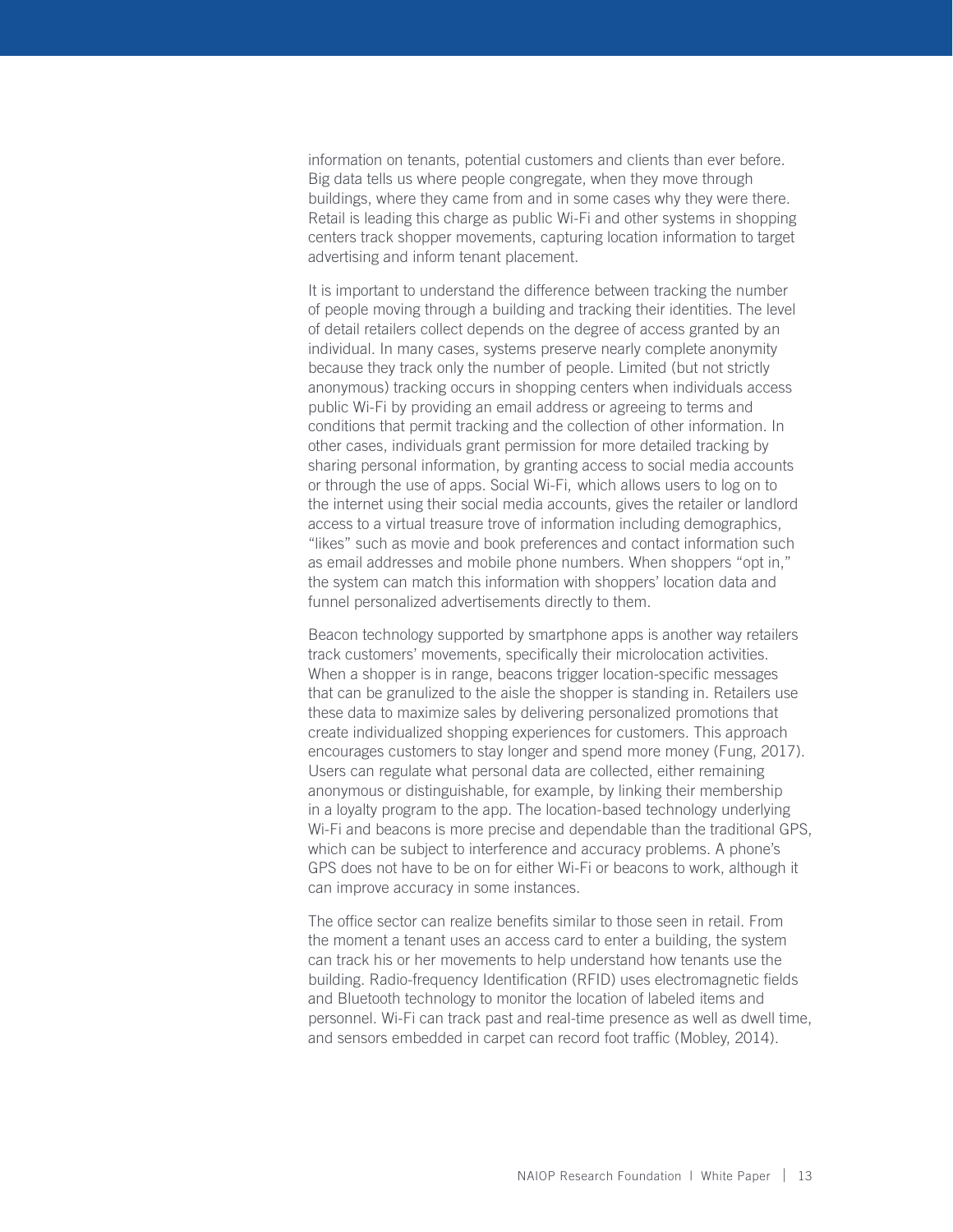This information, combined with predictive modeling, can answer questions regarding the type of space needed, where it should be positioned, and when it is most likely to be used. Collaborative space, quiet areas and enclosed offices can be located in the most efficient and effective areas of the building relative to the needs of the tenant. Some examples cited as now being used by property managers are as follows:

- Smart bathrooms that track peak use to save on custodial costs. Sensors collect data on restroom visits and use that data to predict when the restrooms will need to be serviced. This analysis has allowed the property manager to redirect the day cleaning staff to clean and restock the bathroom only when required.<sup>4</sup>
- Smart ceilings, containing movement and heat sensors, provide realtime data on occupancy. The data allow property managers to provide space use and analytics to existing tenants, as well as digital building navigation. The system operates on an internet-based platform and aims to improve the tenant experience while helping operators run the buildings and individual spaces more efficiently.<sup>5</sup>

Although big data can play an essential role in improving the tenant experience, overreliance has risks that can negatively affect the personal connections at the core of the tenant-landlord relationship. Big data needs to be reduced to a useable form to be valuable, but it should be narrowed in a way that does not compromise individual privacy. Narrowing the data can sometimes reveal sensitive information that subjects the tenant or individuals to unnecessary exposure with long-term and far-reaching consequences. Data breaches are relatively commonplace, and the bigger the data, the greater the potential problem. Furthermore, the way firms use data can introduce a host of public relations troubles, particularly when they do so in less than transparent ways. Target Corporation faced a public backlash when it used buying histories to determine if female customers were pregnant so that it could target advertising accordingly. When these incidents gain traction on social media, they can cause damage to reputations that takes years to rectify.

### **Privacy**

Although much of the big data collected by landlords fails to trigger any privacy issues (e.g., energy use data), disclosure and permission are advised in some instances, such as cases where a landlord is monitoring tenant movements using Wi-Fi. In other cases, disclosure may be mandated by the local jurisdiction, for example, by requiring signs indicating camera surveillance in parking garages. Because of these issues, landlords and tenants should approach data collection with a clear understanding of privacy laws and a great deal of transparency. These types of data are most informative when everyone participates, but tenants should be able to opt out of data collection if they prefer. Personal information should not be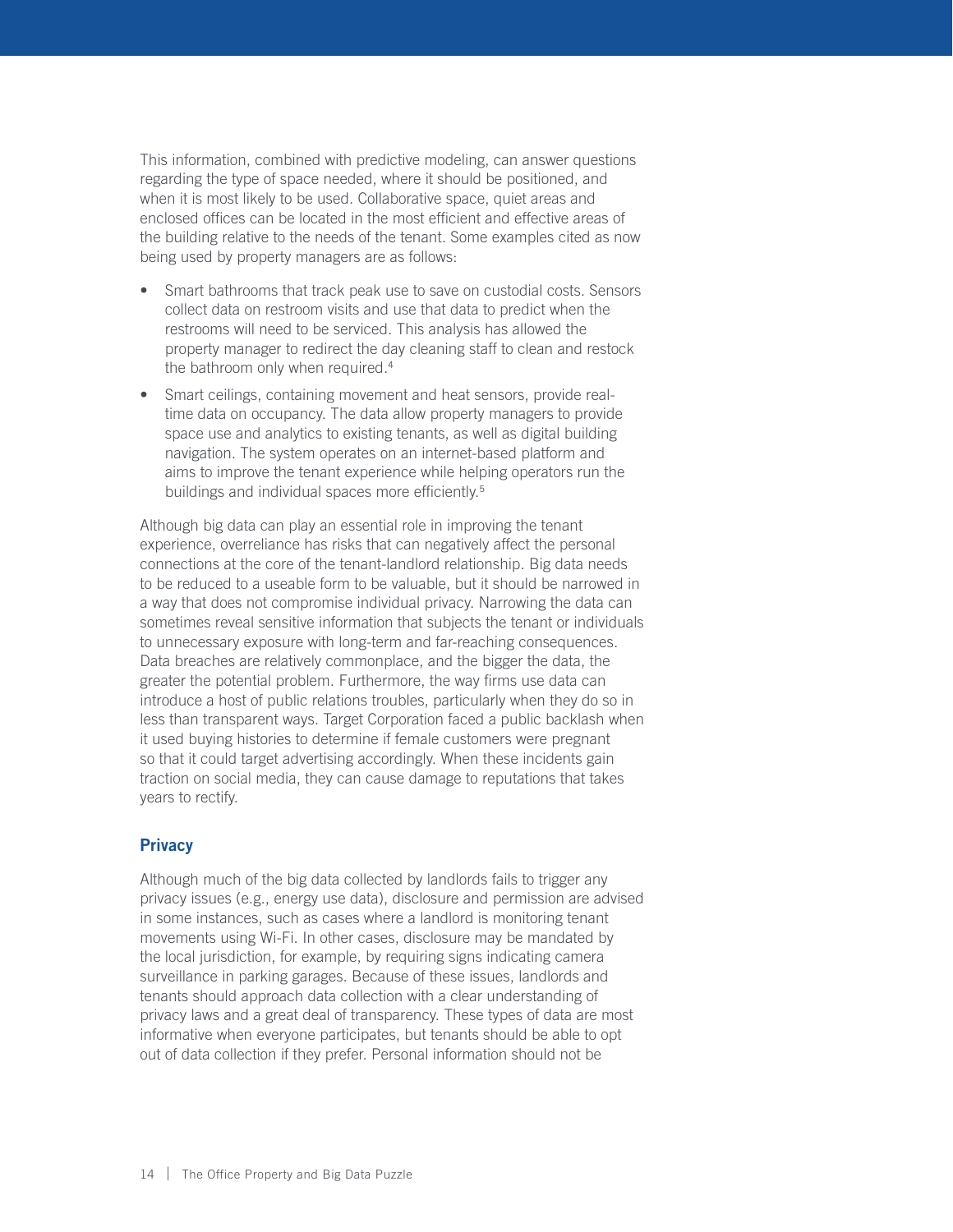collected or, at the very least, records should be anonymized. Furthermore, data should be released only in the aggregate, if possible, and systems put in place to ensure the security of the data.

As previously discussed, technology has evolved to such an extent that sensors, RFID and Wi-Fi can produce extremely detailed information about individuals and how they use buildings; however, the fact that the technology exists and the data can be collected does not necessarily mean it should be used. To this end, building owners and operators often hesitate to collect and use tenant data because doing so can be viewed as an intrusion on the tenant's privacy, triggering disputes or even legal problems. This concern leaves landlords and building owners in the somewhat precarious position of deciding what data to use and for what purposes.

The author's conversations with several property managers indicated that they have a strong desire to use data to know more about how tenants occupy buildings (e.g., the locations and times of day that tenants gather in buildings). They also want to use evidence-based information to help make decisions about improving and investing in common spaces, determining peak occupancy hours, analyzing parking use and determining the amount of foot traffic in and around a building. Although landlords are generally comfortable with collecting and using nonpersonalized data to improve operational efficiencies, privacy concerns, along with uncertainty about how to analyze data, have most likely delayed widespread application of tenanttracking technology. A property manager commented, "The technology to enable data collection has advanced faster than the ethical, legal and moral requirements discussions."<sup>6</sup>

The general consensus among the property managers the author spoke with was that they are in the early stages of advanced data collection. Although they are aware of privacy issues, they agree it is an area that will grow as landlords begin to realize their competitive advantages in attracting and retaining tenants.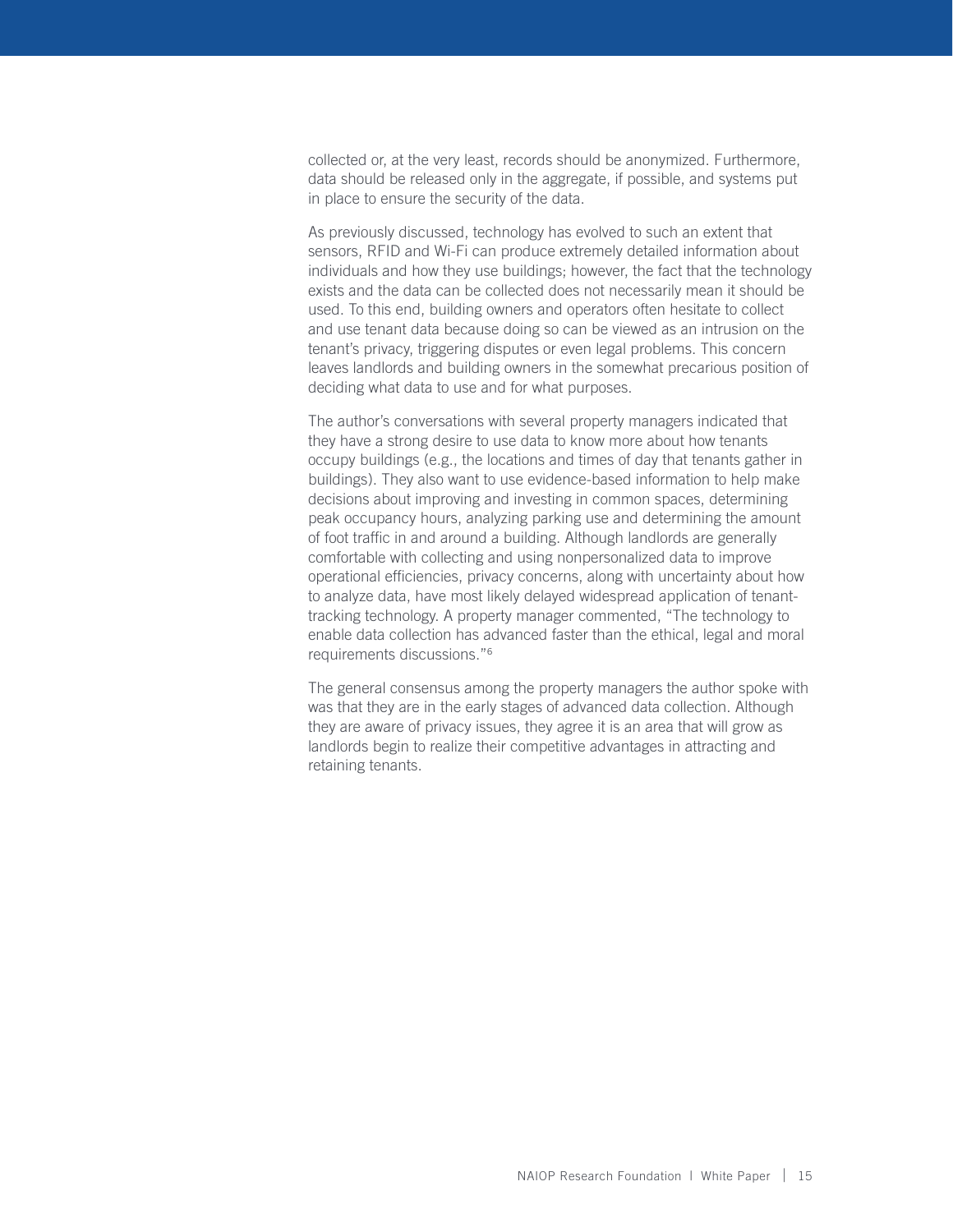# Other Considerations Related to Big Data

Although the most notable effects of big data now relate to operational efficiencies rather than tenant retention, big data and related technologies affect the commercial real estate industry in some other ways, with significant implications for the office sector. Despite being conceptually distinct, all of the following have evolved from the big data framework.

#### Creation of New Disciplines

Using big data means leaving the confines of the traditional Excel spreadsheet, where an analyst or appraiser could single-handedly process cash flows, and moving to the era of the data scientist, a specialist who can manage volumes of continually streaming data and evaluate their importance to an organization. Working with big data is not impossible, but it is different from working with the data conventionally used in commercial real estate. Firms lacking the specialization of a data scientist may find themselves losing ground in a highly competitive industry. Consulting groups with a real estate focus may fill the need for smaller real estate firms, whereas others may find it strategically advantageous to pay the \$100,000 plus salary the specialization demands (Columbus, 2017). Other new types of positions that have grown around big data include data engineer (liaison between a company and the data scientist), data architect (database designer), data steward (manages and protects data) and data visualizer (explains outcomes to decision-makers in plain language).

### Location and Acquisition Decisions Are Subject to More Detailed Analysis

Locating and acquiring sites for purchase or lease that meet long-term tenant needs can be aided by the incorporation of big data into advanced analytic programs that predict macroeconomic trends, demographic shifts, real estate prices and workforce accessibility. This information can be added to a risk-return model to guide corporate strategies and decision-making.

Health care is one example of an industry using this technology to predict demographic shifts that inform site selection and leasing decisions earlier and more cost-effectively. The industry follows cohorts to understand where their best patients are through an examination of health care use, health expenditures, insurance coverage and source of payment. Proprietary information and data from the Medical Expenditure Panel Survey<sup>7</sup> are integrated into Geographic Information System (GIS) software to identify trends for improved location decisions (Davidson, 2014). Although the availability of this type of data will likely increase, privacy concerns and government regulation will temper how much and what type can be used.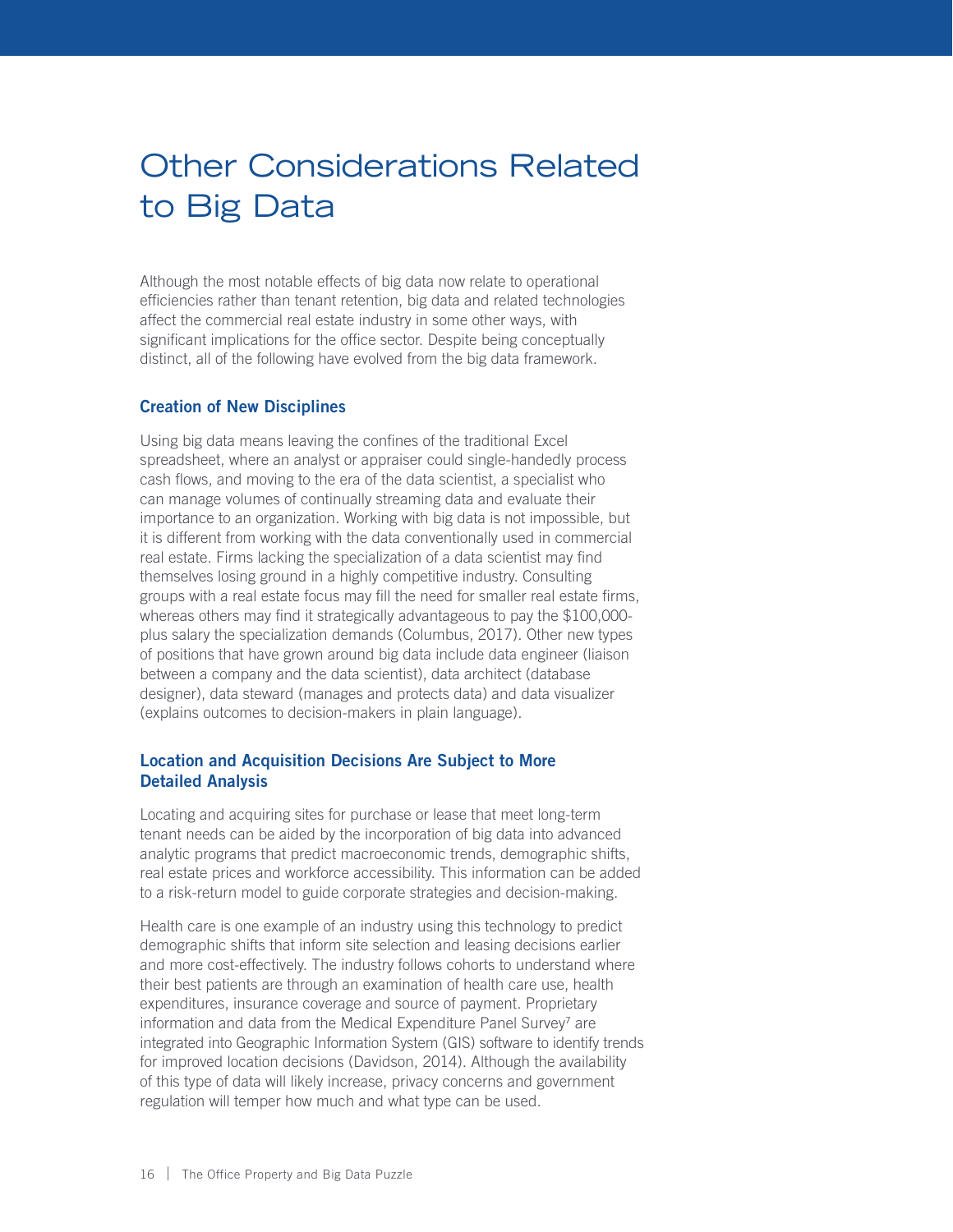#### Data Collection and Aggregation Are Now an Industry

The collection and aggregation of real estate data have become an industry unto itself, with companies such as LoopNet, Real Capital Analytics and CoStar among the first to see the value in collecting, standardizing and automating commercial property data such as transaction prices, cap rates, concessions and operating expenses. These companies have progressed from simply collecting, aggregating and disseminating data to creating their own set of proprietary metrics that can be incorporated into strategic decision-making.

Real Capital Analytics (RCA), for example, launched its latest metric in 2017: the capital liquidity score, which is designed to estimate the depth and breadth of capital and liquidity in a given market. The score incorporates market volume, unique market activity, global cross-border capital, institutional and real estate investment trust (REIT) capital and the presence of top-ranked investors by zone and globally; it can be used in any market where those data are available. Of note is the vetting process used to ensure the relevancy and reproducibility of the metric. According to Leahy (2017), it compared favorably "with the ask-sale price spread in Central London – one market where there is sufficient data on the spread," thus validating the RCA approach to market liquidity. Data aggregators are now, arguably, an indispensable part of the commercial real estate industry.

Although most aggregators focus primarily on traditional sources of data, some smaller firms have developed specialized products using a combination of proprietary and public information with real estate implications. For example, Walk Score™8 produces a series of metrics that measure walkability, public transit and bike access within neighborhoods. In a similar vein, Streetlight Data<sup>9</sup> provides transportation analytics including travel times, travel distributions and commercial and personal travel comparisons. Other data aggregators combine different data sources to create unique products targeting a specific segment of the industry. CrediFi,<sup>10</sup> for example, combines property, mapping and loan information with commercial mortgage-backed securities (CMBS) and financial data to provide detailed loan and asset information for commercial real estate lenders. These new aggregators exemplify the first wave of data marriages and nuanced analytics of the big data era.

#### Blockchain Will Change Recordkeeping

As big data and the associated technology proliferate, blockchain technology is expected to play an increasingly larger role in data management and storage for property transactions. A blockchain is a digitized, distributed ledger that permanently records and shares data in a hypersecure, unchangeable format. The information a blockchain contains is public and can be searched easily but requires multiple levels of permissions to access. Every computer on the specialized network continuously verifies the sanctity of the blockchain.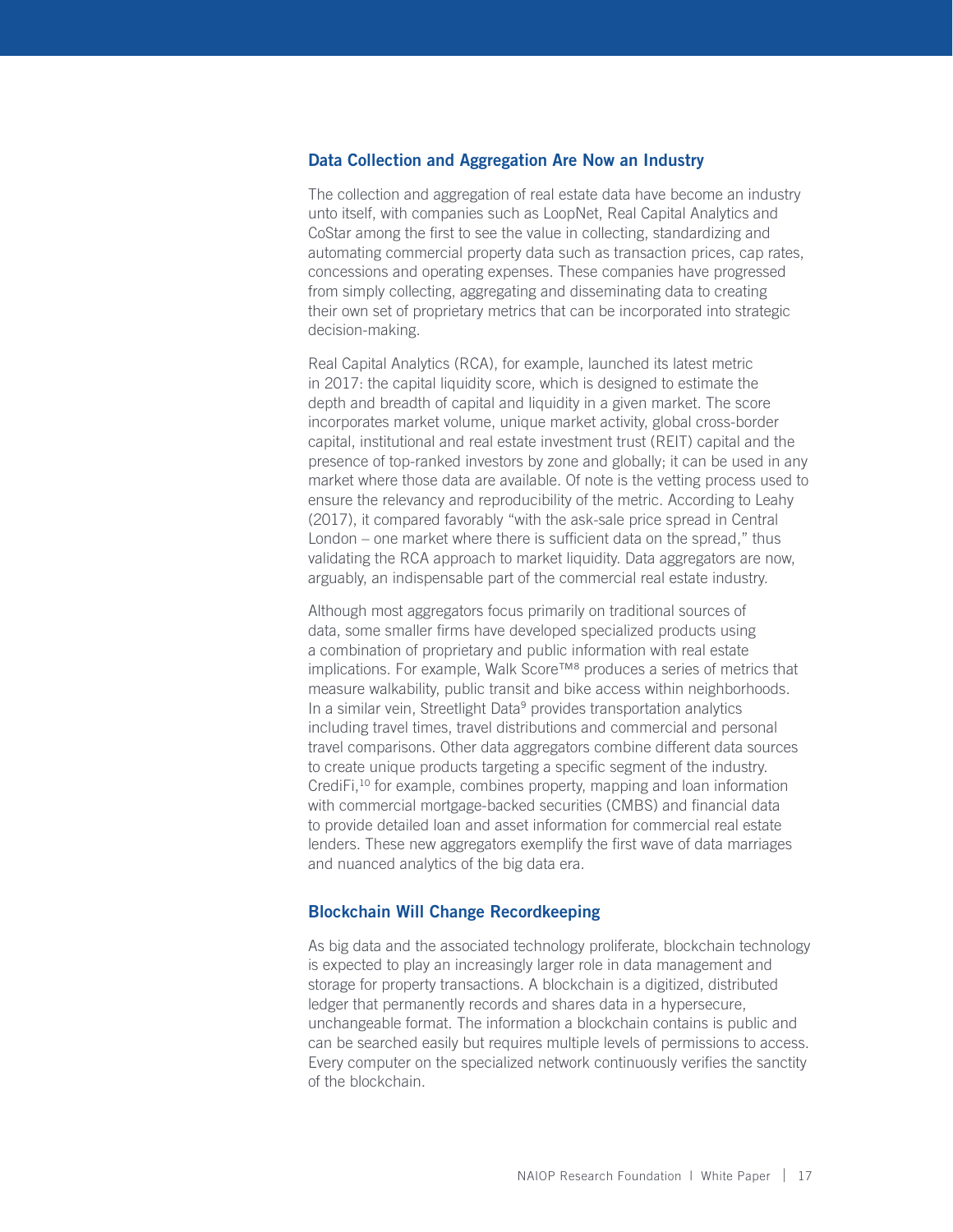In real estate, blockchain has the potential to streamline transactions, eliminate the need for third parties such as escrow agents, increase the reliability of public records and reduce fraud. Specifically, it plays an increasing role in managing smart contracts, computer programs that take the place of traditional contracts and can be executed automatically without the need for intermediaries. For example, an office lease agreement can be entered into a ledger, with the parties agreeing that the contract will be executed at an exact time and date for a certain amount of money. The tenant then places his or her rental fees into a digital cryptocurrency wallet. If the office space is available and occupied by the renter at the agreedupon time, the money is released automatically from the tenant's wallet to the owner's (Spielman, 2018).

Adopting blockchain technology on an industrywide basis will be a challenge, but some are already speculating on its potential. Two of the early market entrants include Ubiquity, $11$  a "blockchain-secured platform for real estate recordkeeping," and  $Flip$ ,  $12$  a peer-to-peer residential leasing marketplace that stores records in blockchain format (Ungerleider, 2016).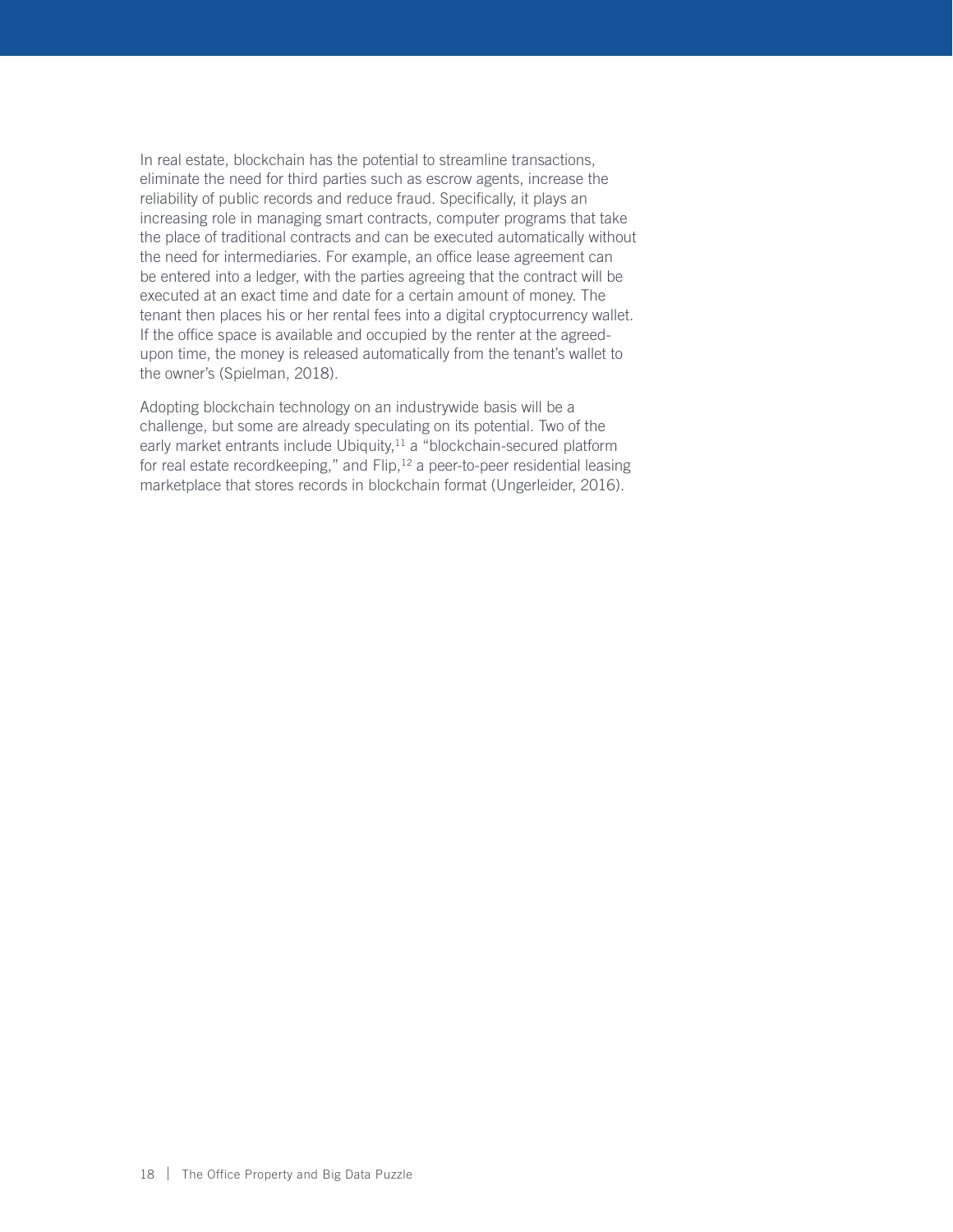### Conclusion

Conversations with property management professionals confirm literature and media accounts that property managers are using the digital data generated within office buildings primarily to analyze building systems and improve operational efficiencies. However, there is growing interest in using Wi-Fi, beacons and sensors to: 1) track where people go and gather in buildings in order to improve the type and location of amenities in the office building; 2) allow tenants to more efficiently track and manage their own energy use; and 3) provide building navigation through smartphones.

Data collection and analysis have increased operational efficiencies by saving money as well as environmental resources, but privacy issues and effective and efficient data management are obstacles that have hindered its widespread use. Although solutions exist for challenges that may surface relating to collection, storage, analysis and presentation of data, privacy and disclosure concerns may be more difficult to overcome since they are subject to changing laws and social pressures. Firms are rightly cautious when considering how they incorporate big data into decision-making, especially if it involves the use of personal information versus simply numbers of people flowing through spaces.

It remains to be seen how the innovations brought about by big data will change commercial real estate. However, for now, several critical takeaways presented in this paper deserve the attention of the real estate industry in general and the office sector in particular and lend themselves to further research:

- Big data sets are more than just big. They are dynamic and multidimensional and can be challenging to work with, but they promise to give greater insight into some of the fundamental questions of real estate more than anything has before.
- The concept of big data is not solely about the data; it is also about the tools created to deal with the data. The collection, storage, analysis and visualization all present unique challenges that require innovative and ongoing solutions.
- Small data is still important. Real estate markets are local: to make big data meaningful, sometimes the data need to be selected and sorted to such an extent that they are anything but big.
- Office property managers are comfortable with using nonpersonalized big data to monitor and improve the performance of building systems, but, due in part to privacy concerns, have not yet embraced tracking tenant movements to improve the tenant experience.
- Landlords and tenants must approach data collection with a clear understanding of privacy laws and a great deal of transparency. Personal information should not be collected or, at the very least, records should be anonymized. Data should be released only in the aggregate, if possible, and systems put in place to ensure the security of the data.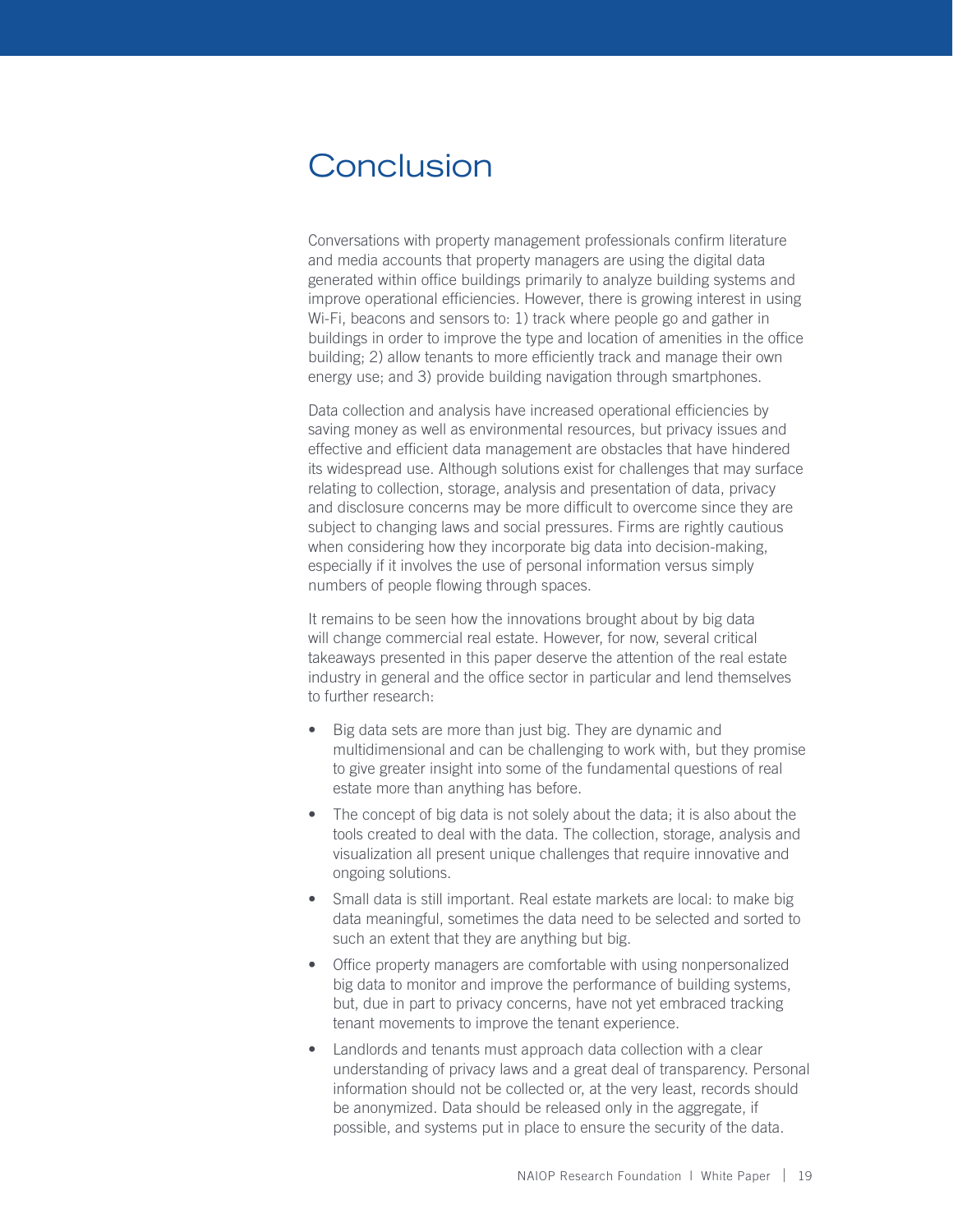• Big data is spurring new technologies and disciplines that are affecting the real estate industry. For example, blockchain technology will have an increasingly larger role in data management and property transactions. The need for job positions such as data scientists, data stewards and data visualizers will continue to grow as companies take stock of their data sets.

Office buildings will most likely become equipped with more sophisticated technologies that will not only monitor energy use but also have broader applications that give landlords greater knowledge of how their building is (or is not) being used by tenants. Furthermore, the aggregation of complex data sets, driven by machine learning and predictive analytics, will affect real estate investment research. For example, how can complex and diverse data sets merge to evaluate investment decisions and improve the investment performance of an office building? Can big data help determine the ideal location of an office building, either now or several decades into the future?

As early adopting sectors, such as retail and social media, lead the charge on big data collection and privacy issues, property managers are learning the value, as well as the pitfalls, of collecting and analyzing diverse sets of data from their properties. Commercial real estate firms of all sizes can no longer expect to remain at the leading edge of their industry unless they begin to harness the potential of big data and its associated technologies. Integrating big data into an industry based on local information and personal relationships will be gradual, but companies that embrace the possibilities of big data will reap powerful advantages.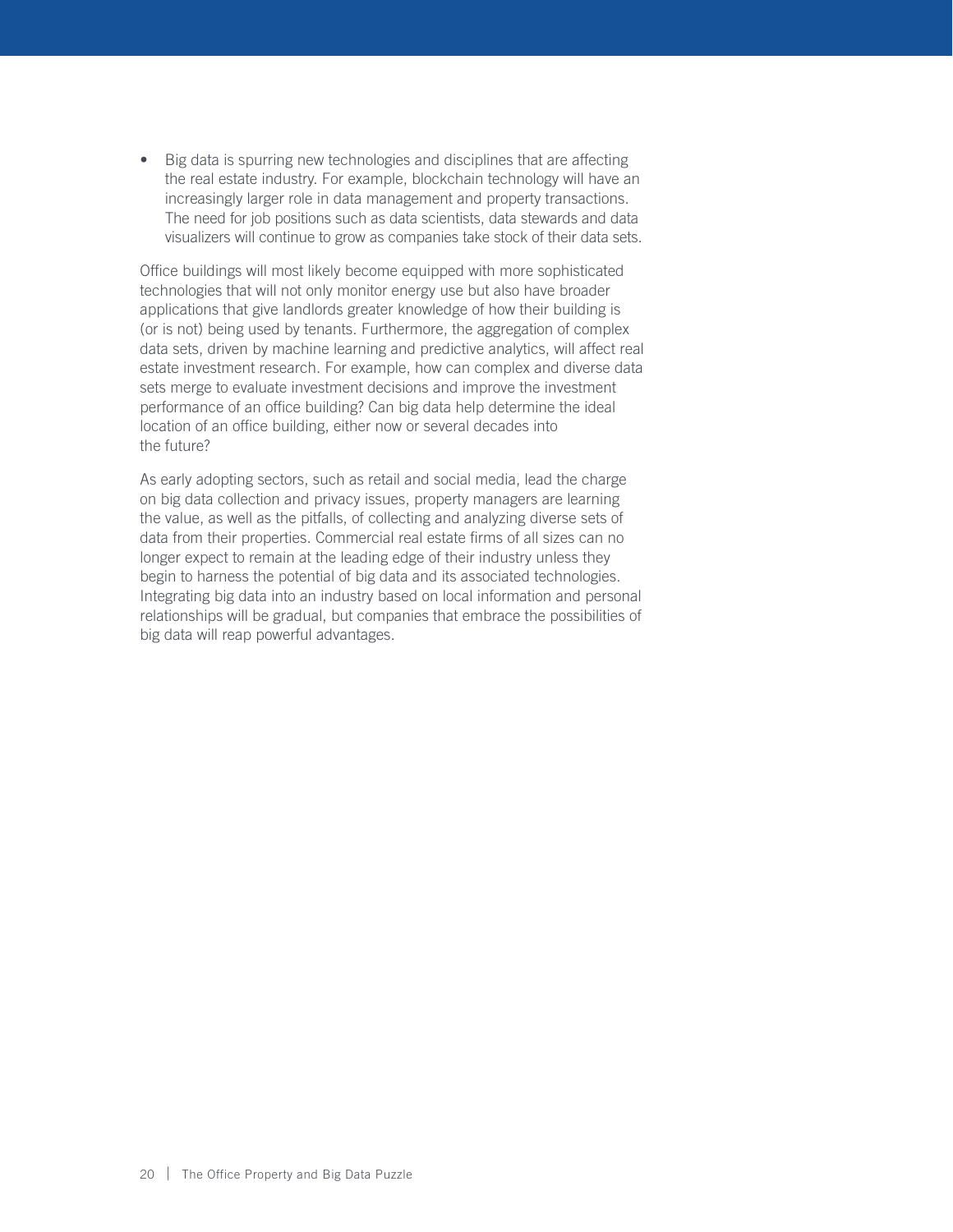### **Appendix**

In April 2018, the author contacted two groups of professionals responsible for property management. One team worked with a real estate development company and the other with a real estate services firm. The following questions were sent to determine if and how the companies were collecting and analyzing big data in their office properties. The author generated the questions after conducting a literature review and conversing with several real estate professionals. Included are some of the responses provided by members of the office property management teams. Comments have been edited for clarity.

- 1. In your opinion, how prevalent is advanced data collection and analysis within the commercial office sector?
	- » *Advanced data collection and analysis is becoming increasingly prevalent in today's commercial office sector. In an effort to cut costs and attract top talent, large and small companies are taking a more calculated approach when addressing their real estate needs. Conversely, more sophisticated landlords are placing a greater emphasis on harvesting large data sets. Landlords on the cutting edge of the industry are able to draw meaning from this data and better position their building to appeal to the needs of current and future tenants in the market.*
	- » *At this time, I believe advanced data collection is just beginning in the commercial office sector. However, it is coming very fast and will only continue to grow.*
	- » *I don't think advanced data collection is very prevalent outside of energy monitoring/tracking and operating expense information.*
- 2. As an office building operator, are you collecting data on people's movements through your buildings? If so, how, and how is the data used? If your company does not collect data from tenants, do you think it should? What type of tenant-tracking data would be useful to office building owners?
	- » *From a security perspective, movement data would include camera surveillance. We record such movements going back months in some cases, but do not save or analyze it. We would review this information only when needed to investigate various incidents. Card access can also be used for both incident investigation and movement during these times.*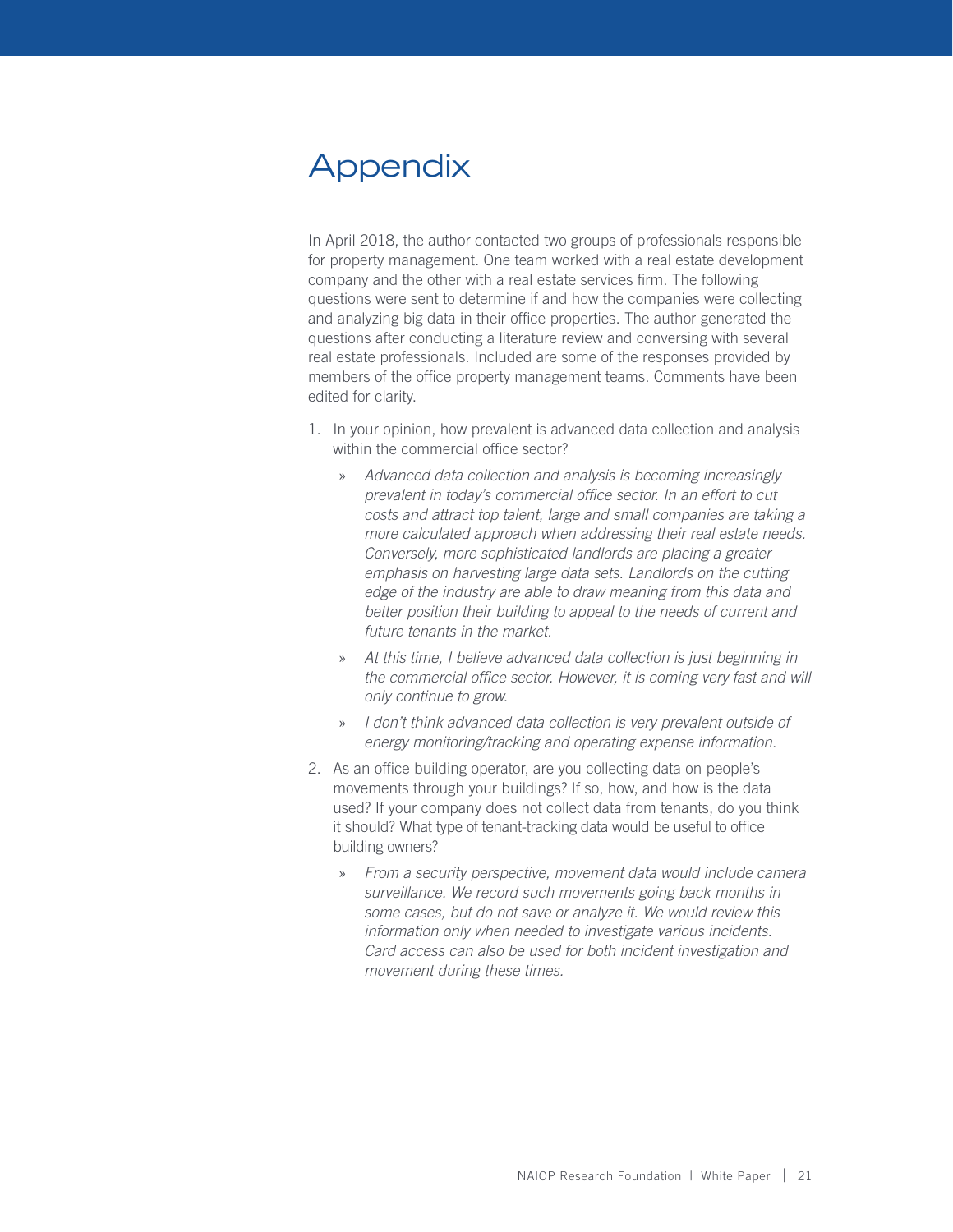- » *We are currently tracking movement via access controls (security) on a very rudimentary basis. We have, however, implemented "smart" bathrooms that collect data on restroom visits and utilize that data to predict when the restrooms will need to be serviced. This has also allowed [us] to redirect the day cleaning staff from simply restocking to actually cleaning restrooms and only stocking consumables when required. In this one small instance of data collection, we have been able to reduce our restroom consumables waste (toilet paper, paper towels and soap) to zero, saving in the first year over \$50,000 for the property.*
- 3. Concerning building operations, what systems (elevators, lighting, HVAC, etc.) are you tracking? How (e.g., remotely, platforms, etc.) and what has been the result?
	- » *We monitor the lighting in both interior (common areas) and exterior spaces through the building automation system (BAS-Niagara), along with the HVAC systems. We have the ability to monitor our energy usage also through the BAS (Electricity and Natural Gas), and we can also provide trend logs on everything on the BAS and have the ability to access the system remotely. Currently we have no way to monitor the elevators. The BAS is a useful tool when we need to retrieve data and for scheduling equipment run times, lighting, HVAC, etc. Our company is also utilizing on-demand HVAC. This allows a tenant to schedule when they need/don't need to have their space conditioned and enables tenants to save on their utility bills, while providing savings to the landlord from reduced wear on equipment. We are going to be using a third-party energy management platform to track our energy consumption. This platform will track against our historical usage as well as against similar size buildings. Using these platforms will help us reduce operating costs along with reducing our environmental impact.*
	- » *We are looking to begin tracking movement via [occupancy sensors] in ceilings. This will allow us to heat map our spaces and provide real time data to our building occupants about their space needs, enabling them to use their space more effectively. We are in the process of updating our elevators to destination dispatch, [i.e., grouping passengers going to the same destinations] which will track building occupants' location, (although we will not be collecting that data at this time). I have been working with Honeywell Building Solutions specifically on a Connected Building platform. One of the pieces we are very excited about is using data from lights [sensors inside light fixtures]. The data will allow us to provide space utilization information and analytics to our existing tenants, as well as wayfinding, workspace/conference hoteling/use information, HVAC and lighting efficiency gains, temperature data, etc. The system operates on an internet-based platform. We are also utilizing our Honeywell partners for "black box" data collection on all of our major HVAC and automation components to provide us with predictive maintenance rather than preventative and reactive maintenance.*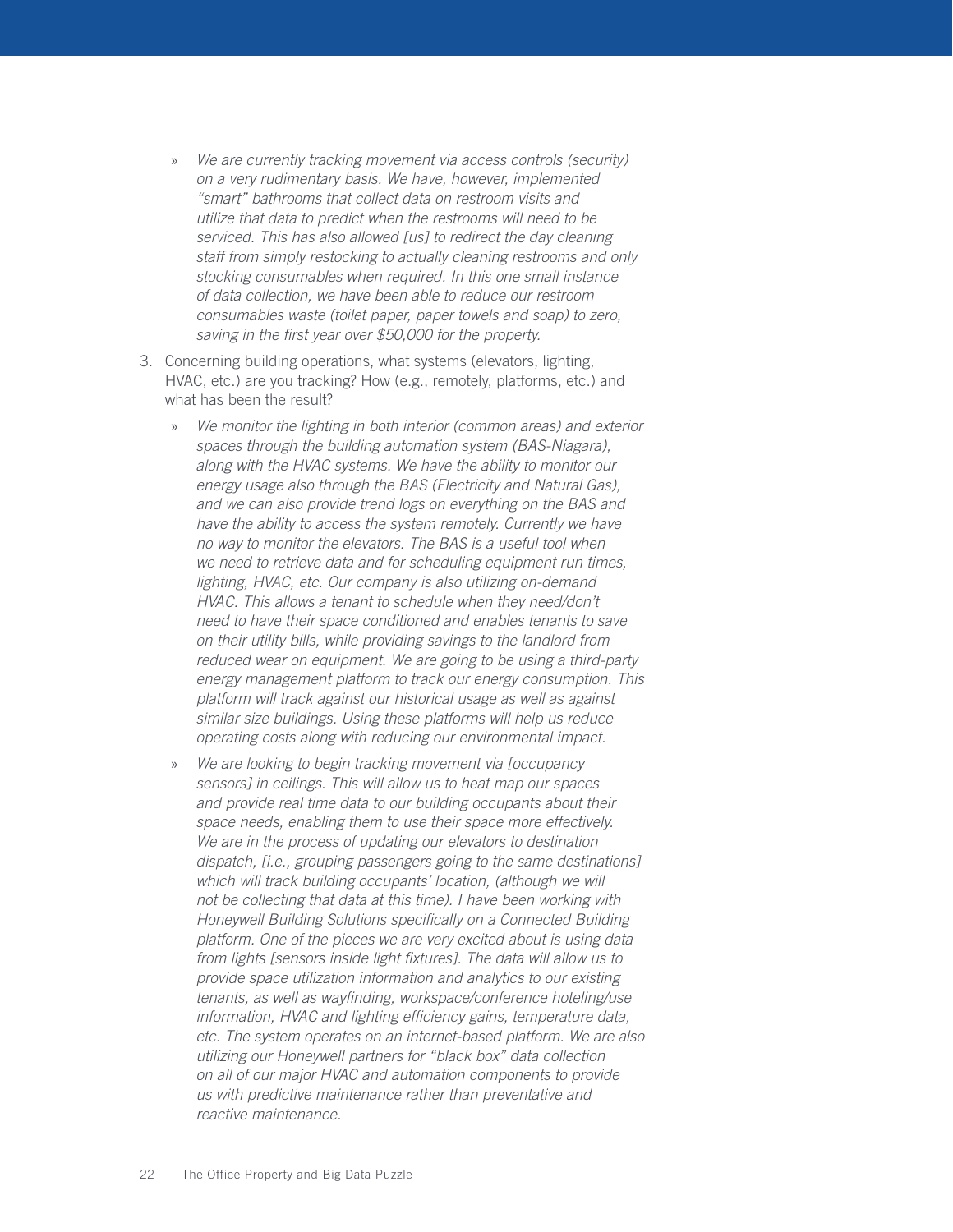- » *The first [operational] area that has attracted attention relates to monitoring and improving energy performance. We began analyzing real-time energy data back in 2010. This effort allowed us to reduce energy consumption by over 10 percent each year. Of the 125 office properties we manage, energy data analysis is completed on about 25 percent of them. Over the years, the software that we are using is getting more sophisticated. We have begun to not only analyze the utility meter data, but also to connect to the building control systems, and analyze the HVAC equipment operation. This newer software identifies faults and diagnoses what is causing them. This drives additional energy savings.*
- 4. Collecting and using data (big or otherwise) can sometimes reveal sensitive information that subjects the tenant or individuals to unnecessary exposure with long and far-reaching consequences. Can you provide an example of how landlords are (or are not) dealing with disclosure and privacy issues? Are you purposely placing limits on the type of data you collect and how it is used? If so, for what reason(s)?
	- » *At this point, we are purely using the data for operational efficiency; we are not (yet) looking to the data for individual occupant information. More than anything else [our efforts are focused on] efficiency and energy savings.*
	- » *Currently we have not dealt with this issue. In the future, we probably will have to deal with it. For example, there are camera systems available that provide a count when people enter a particular space. We have not purchased any of these yet. Once we do, we will need to disclose the information to occupants.*
	- » *I think most people expect a certain amount of data collection via security cameras and access card readers in public places. I think they are comfortable with it if it's used for security purposes. It's when these systems are used in private areas (i.e., restrooms) or within tenant spaces that it would be considered far-reaching for a landlord. If the landlord was to sell the information collected via these systems that would be considered too far as well. I don't think the landlords are purposefully limiting the data collected but do not currently have a need for any further information.*
- 5. How do you envision data generated in office buildings will be used in the future? What are the long-term ramifications, in your opinion?
	- » *I think there will be further integration of all systems onto one platform. This will allow the individual building systems to talk to each other. By doing this, the building will run more efficiently.*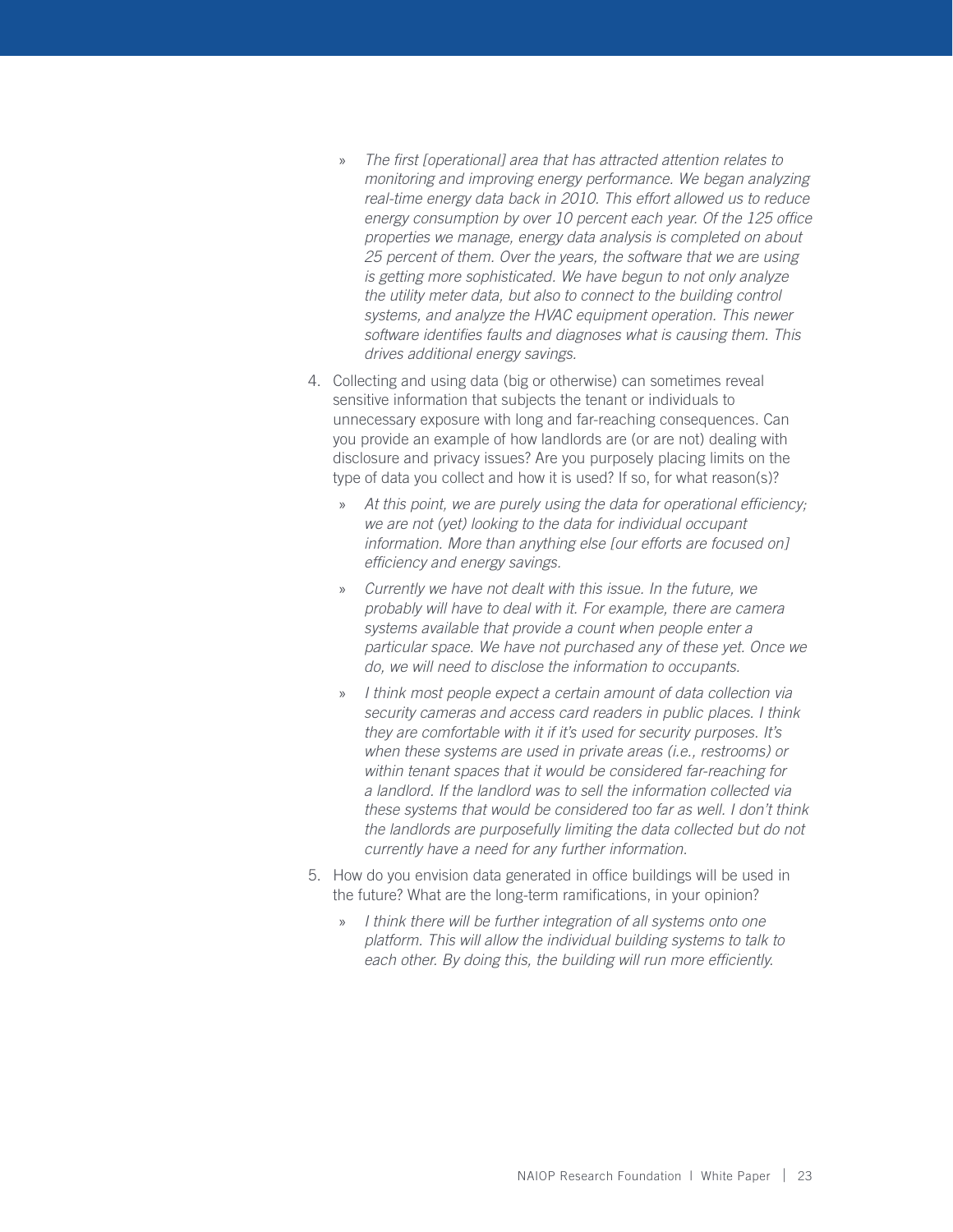- » *There is a lot of opportunity to get more real-time data on tenants and occupants. Technology can use cellphone Wi-Fi access to pinpoint locations and employee identification. Newer furniture has embedded sensors that can note when it is occupied and by whom. Generally this technology is expensive, and most companies have not figured out how to monetize the investment. Companies will need to balance the data collection with the privacy concerns of the populace. The technology to enable data collection has advanced faster than the ethical, legal and moral requirements and discussions. For example, Facebook is currently getting a lot of blowback for abusing its customers' privacy considerations. Long term, this will impact how people share data on the platform.*
- » *I think tenants will continue to expect that a certain amount of data will be collected in common areas but they will absolutely have privacy expectations and anticipate limits on the type and amount of data collected. I think long-term ramifications include potential legal action unless the data collection is well disclosed by landlords upfront.*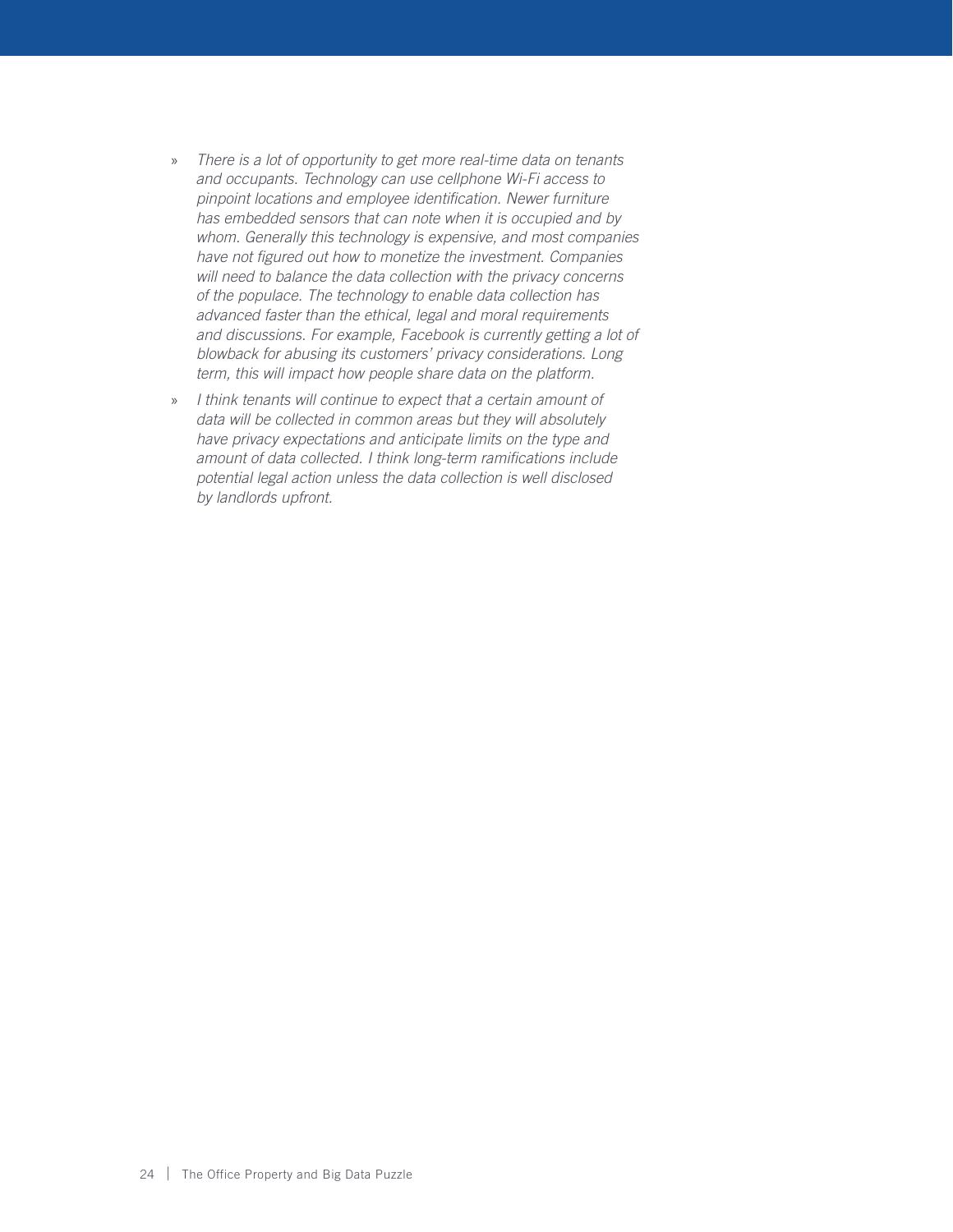### **Endnotes**

- $1$  One zettabyte is the equivalent of 44 trillion gigabytes.
- <sup>2</sup> A subsidiary of International Data Group, a global tech media company.
- 3 https://wiredscore.com/en, accessed on March 7, 2018.
- 4 Author's email conversation with a property manager, April 11, 2018.
- 5 Ibid.
- 6 Ibid.
- <sup>7</sup> U.S. Department of Health and Human Services.
- 8 https://www.walkscore.com, accessed on March 7, 2018.
- 9 https://www.streetlightdata.com, accessed on March 7, 2018.
- 10 https://www.credifi.com/company, accessed on March 8, 2018.
- 11 https://www.ubitquity.io/web/index.html, accessed on March 6, 2018.
- 12 https://flip.lease, accessed on March 6, 2018.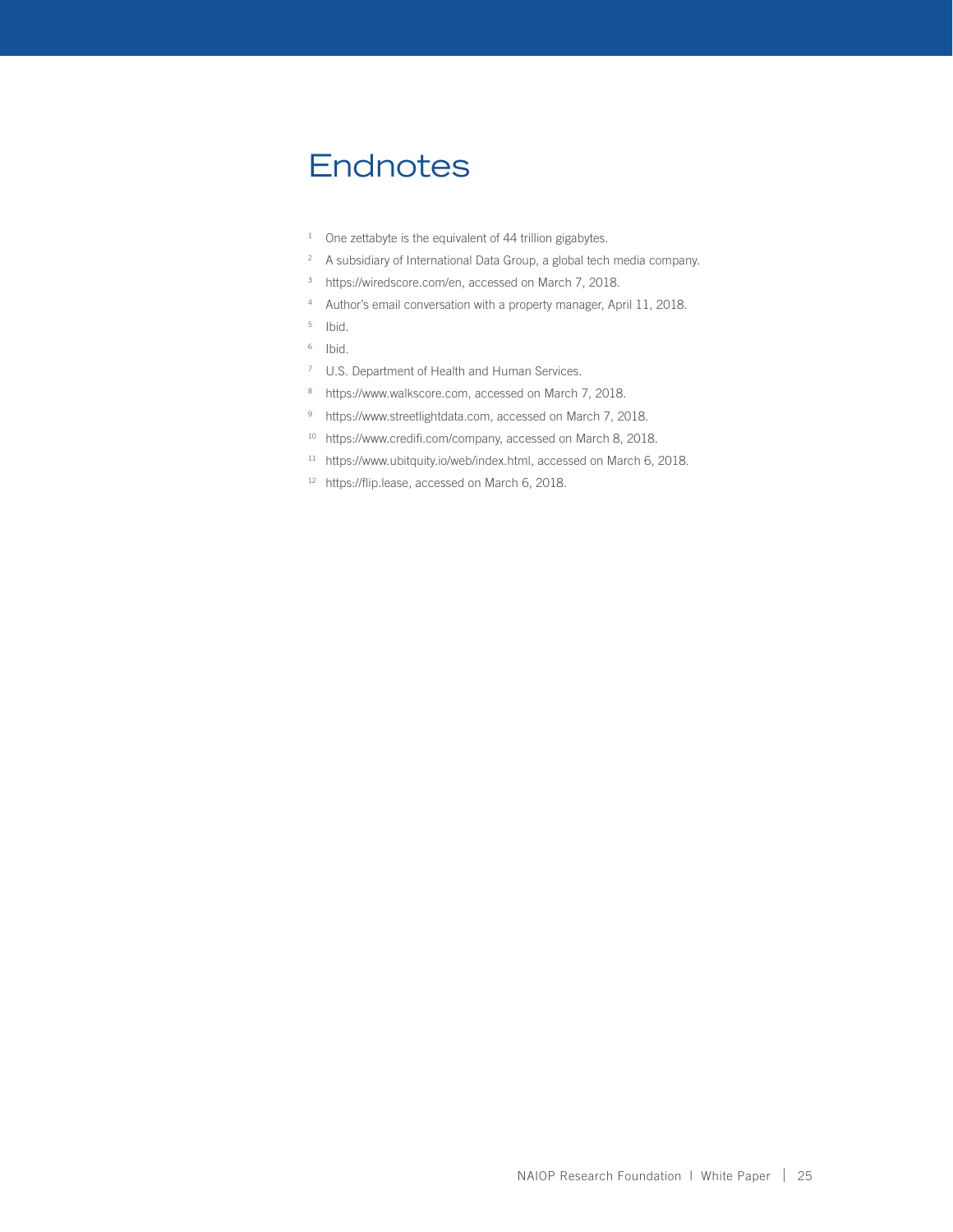### Works Cited

Barendrecht, A., "Reliable Bandwidth for Office Buildings," Development Magazine, Summer 2016.

Barendrecht, A., "The Future Is Now: Five Smart Building Features Transforming Today's Workplace," Forbes, August 31, 2017.

Columbus, L., "IBM Predicts Demand for Data Scientists Will Soar 28% by 2020." Forbes, May 13, 2017.

Davidson, C., "Big Data and Healthcare Site Selection," Tenant Advisor, August 29, 2014.

Dempster, I., "Reduce Energy Use and Save Water," Facility Executive, June 5, 2017.

Dennis, C., "Virtual Credentialing Is Now a Reality," Development Magazine, Spring 2018.

Diehl, D., "Beyond 72 Degrees and Sunny Inside: Optimizing the Indoor Work Environment," Development Magazine, Summer 2017.

Fung, E., "Shopping Malls Are Tracking Your Every Move," Wall Street Journal, March 14, 2017.

IDC (International Data Corporation), "Internet of Things Spending Forecast to Grow 17.9% in 2016 Led by Manufacturing, Transportation, and Utilities Investments, According to New IDC Spending Guide," January 4, 2017, https://www.idc.com/getdoc.jsp?containerId=prUS42.

Khoso, M., "How Much Data Is Produced Every Day?" May 13, 2016, http://www.northeastern.edu/ levelblog/2016/05/13/how-much-data-produced-every-day/.

Laney, D., "3D Data Management: Controlling Data Volume, Velocity, and Variety," Application Delivery Strategies, META Group, 2001, https://blogs.gartner.com/doug-laney/files/2012/01/ad949-3D-Data-Management-Controlling-Data-Volume-Velocity-and-Variety.pdf.

Leahy, T., "RCA Launches Capital Liquidity Scores for Commercial Real Estate," RCA Insights, November 14, 2017.

Lenaghan, N., "Big Data, Ample Opportunity: Property Sector Embraces Analytics. Financial Review," June 21, 2017.

McKinsey Global Institute, "The Internet of Things: Mapping the Value Beyond the Hype," McKinsey & Company, June 2015.

Mobley, P., "Big Data Big Rewards: Using Analytics to Change the Way Commercial Properties Operate," BOMA Magazine, November/December 2014.

Murphy, M., "Five Real Estate Technology Predictions for 2018," Forbes, January 29, 2018.

O'Keefe, L., "Equifax Hack: The Real Estate Industry Is Just as Vulnerable," Forbes, September 15, 2017.

Rands, K., "How Big Data Is Disrupting the Real Estate Industry," CIO, August 11, 2017.

Scott, M., "Investors Turn to Science and Big Data to Make More Sustainable Investments," Forbes, February 5, 2018.

Sicular, S., "Gartner's Big Data Definition Consists of Three Parts, Not to Be Confused with Three 'V's," Forbes, March 27, 2013.

Spielman, A., "Blockchain and Commercial Real Estate," SIOR, 2018, https://www.sior.com/docs/defaultsource/Thought-leadership/blockchain-and-commercial-real-estate-real-final\_.pdf?sfvrsn=5cbceba8\_0.

Stack, L., "North Carolina County Refuses to Pay \$23,000 Ransom to Hackers," New York Times, December 6, 2017.

Stuart, C., "What Predictive Analytics, Big Data and the Rise of Artificial Intelligence Mean for Real Estate," Forbes, January 22, 2018.

Ungerleider, N., "This Technology Related to Bitcoin Could Revolutionize Real Estate Transactions," Mansion Global, April 27, 2016.

Winson-Geideman, K., A. Krause, C. A. Lipscomb, and N. Evangelopoulos, "Real Estate Analysis in the Information Age: Techniques for Big Data and Statistical Modeling," Routledge, 2018.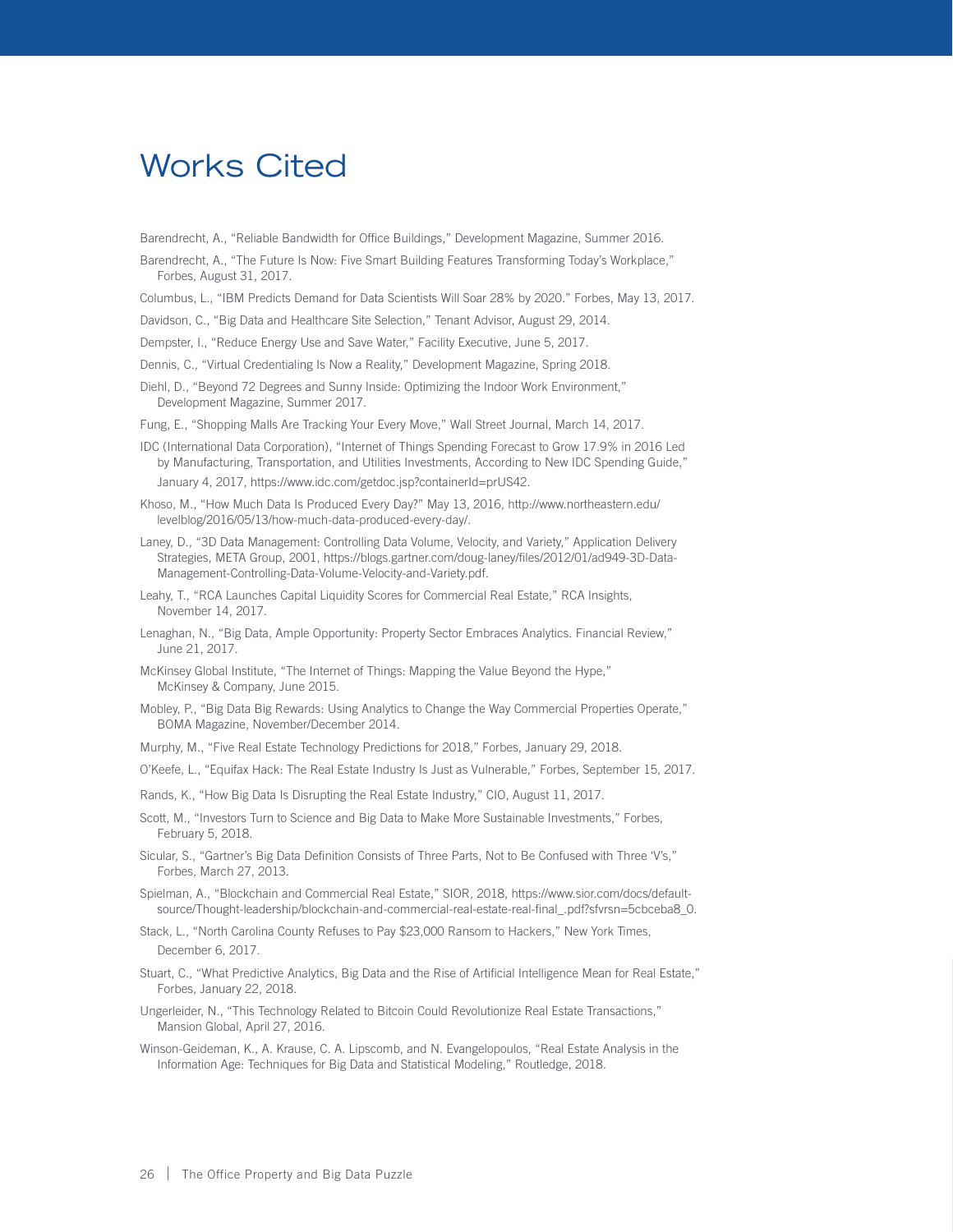### NAIOP RESEARCH FOUNDATION-FUNDED RESEARCH

#### Available at naiop.org/research

Economic Impacts of Commercial Real Estate (2018)

Activating Office Building Common Spaces for Competitive Advantage (2017)

Commercial Real Estate Terms and Definitions (2017)

Industrial Space Demand Forecast, Third Quarter (2017)

Office Space Demand Forecast, Fourth Quarter (2017)

Forecasting Office Space Demand (2016)

Case Studies in Innovation District Planning and Development (2016)

Are E-commerce Fulfillment Centers Valued Differently Than Warehouses and Distribution Centers? (2015)

Exploring the New Sharing Economy (2015)

The Promise of E-commerce: Impacts on Retail and Industrial Real Estate (2015)

Select U.S. Ports Prepare for Panama Canal Expansion (2015)

Preferred Office Locations: Comparing Location Preferences and Performance of Office Space in CBDs, Suburban Vibrant Centers and Suburban Areas (2014)

Workplace Innovation Today: The Coworking Center (2013)

Performance and Timing of Secondary Market Investment Activity (2013)

Stabilization of the U.S. Manufacturing Sector and Its Impact on Industrial Space (2013)

The Complexity of Urban Waterfront Redevelopment (2012)

The New Borderless Marketplace: Repositioning Retail and Warehouse Properties for Tomorrow (2012)

"The work of the Foundation is absolutely essential to anyone involved in industrial, office, retail and mixed-use development. The Foundation's projects are a blueprint for shaping the future and a road map that helps to ensure the success of the developments where we live, work and play."